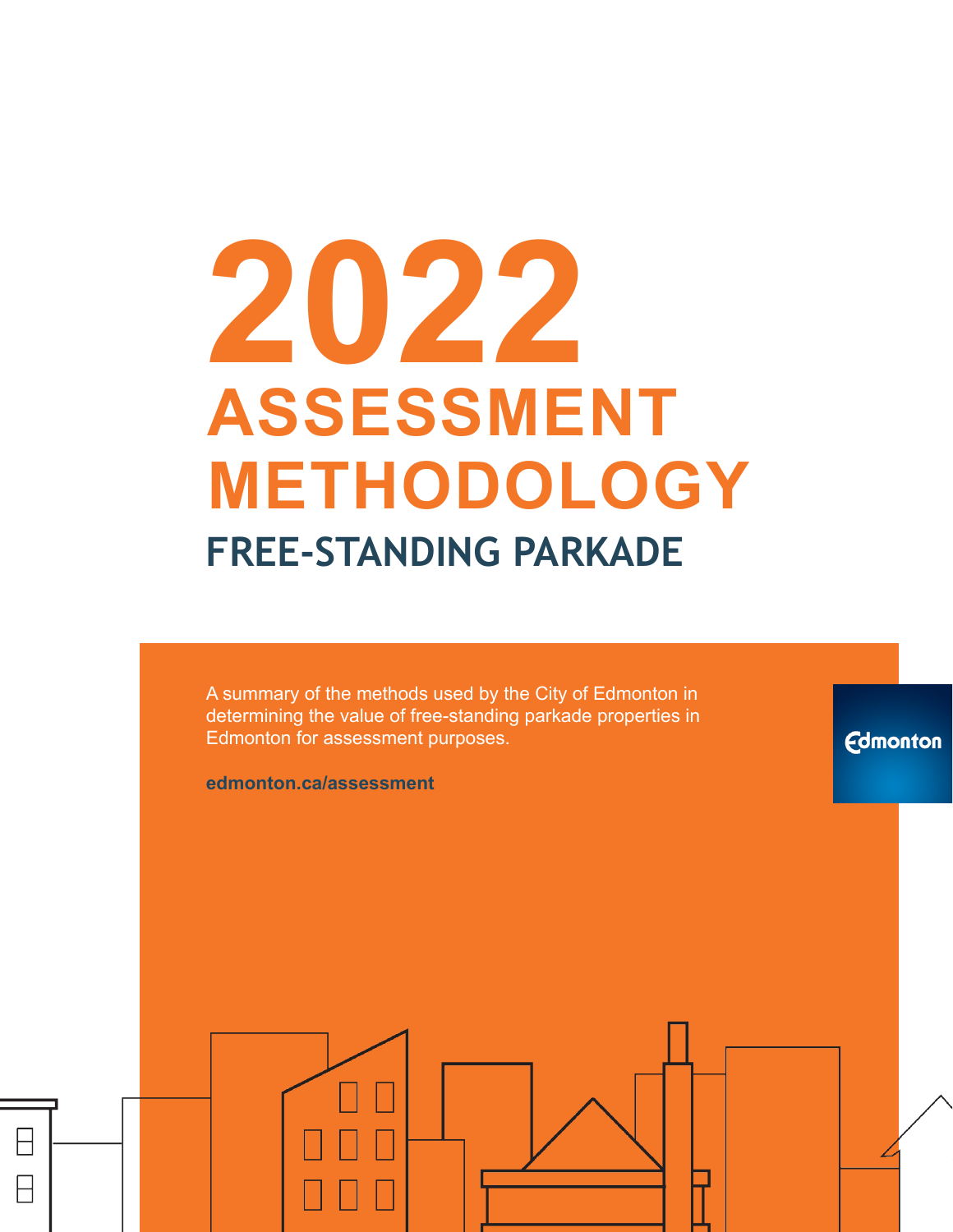#### **Table of Contents**

| <b>Scope</b>                           | $\overline{2}$          |
|----------------------------------------|-------------------------|
| <b>Introduction</b>                    | $\overline{2}$          |
| <b>Mass Appraisal</b>                  | $\overline{\mathbf{4}}$ |
| <b>Valuation Model</b>                 | 6                       |
| <b>Commercial Property Types</b>       | $\overline{7}$          |
| <b>Approaches to Value</b>             | 7                       |
| Income Approach                        | $\overline{7}$          |
| <b>Income Approach Definitions</b>     | 8                       |
| <b>Sample Assessment Detail Report</b> | 14                      |
| <b>Variables</b>                       | 16                      |
| <b>Commercial Space Types</b>          | 16                      |
| Location                               | 16                      |
| <b>Number of Parking Stalls</b>        | 16                      |
| <b>Type of Parking Stalls</b>          | 16                      |
| <b>Other Value Adjustments</b>         | 16                      |
| <b>Other Definitions</b>               | 17                      |
| <b>References</b>                      | 17                      |
| <b>Maps</b>                            | 18                      |
| <b>Time Adjustment Factors</b>         | 19                      |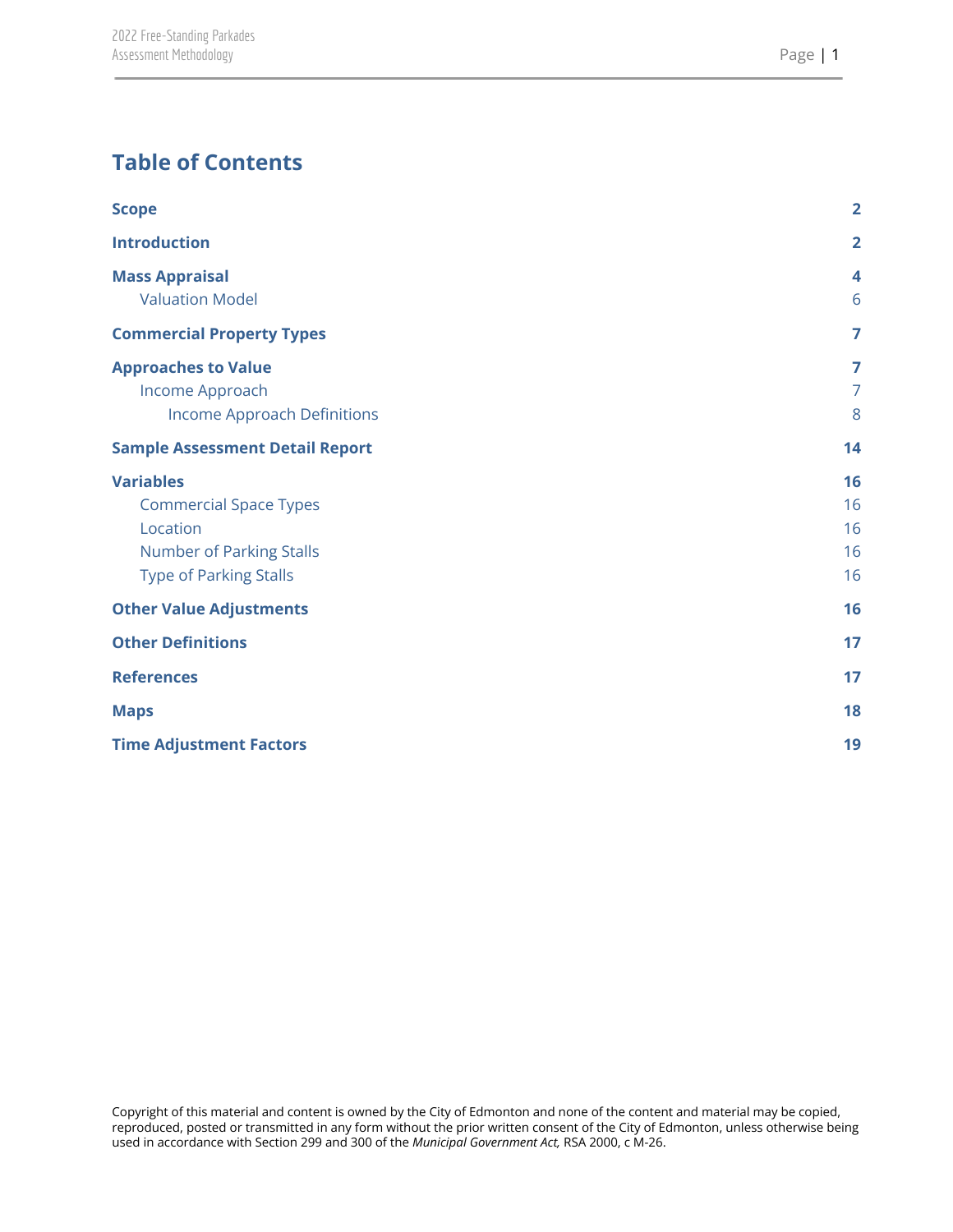## <span id="page-2-0"></span>**Scope**

<span id="page-2-1"></span>This guide explains how Free-Standing Parkade properties are valued for assessment purposes. The guide is intended as a tool and complements the assessor's judgment in the valuation process.

### **Introduction**

Property assessments in the City of Edmonton are prepared in accordance with the requirements of the Municipal Government Act, R.S.A. 2000, c. M-26, (hereinafter "MGA") and the *Matters Relating to Assessment and Taxation Regulation, 2018*, Alta Reg 203/17, (hereinafter "MRAT"). The *MRAT* regulation establishes the valuation standard to be used, defines the procedures to be applied, and proposes objectives for the quality to be achieved in the preparation of assessments. The legislation requires the municipality to prepare assessments that represent market value by application of the mass appraisal process. All assessments are expected to meet quality standards prescribed by the province in the MRAT regulation.

Property assessments represent:

- an estimate of the value;
- of the fee simple estate in the property;
- as the property existed on December 31, 2021;
- reflecting typical market conditions;
- as if the property had been sold on July 1, 2021;
- on the open market;
- from a willing seller to a willing buyer.

The assessment is an estimate of the value that would result when those specific, defined conditions are met.

The legislation requires the City of Edmonton to assess the fee simple estate.

"Fee simple interest [is] absolute ownership unencumbered by any other interest or estate… leased fee interest [is] the ownership interest held by the lessor, which includes the right to the contract rent specified in the lease plus the reversionary right when the lease expires… leasehold interest [is] the interest held by the lessee (the tenant or renter) through a lease conveying the rights of use and occupancy for a stated term under certain conditions." *Appraisal Institute of Canada, The Appraisal of Real Estate Third Canadian Edition, Vancouver, Canada, 2010, page 6.4*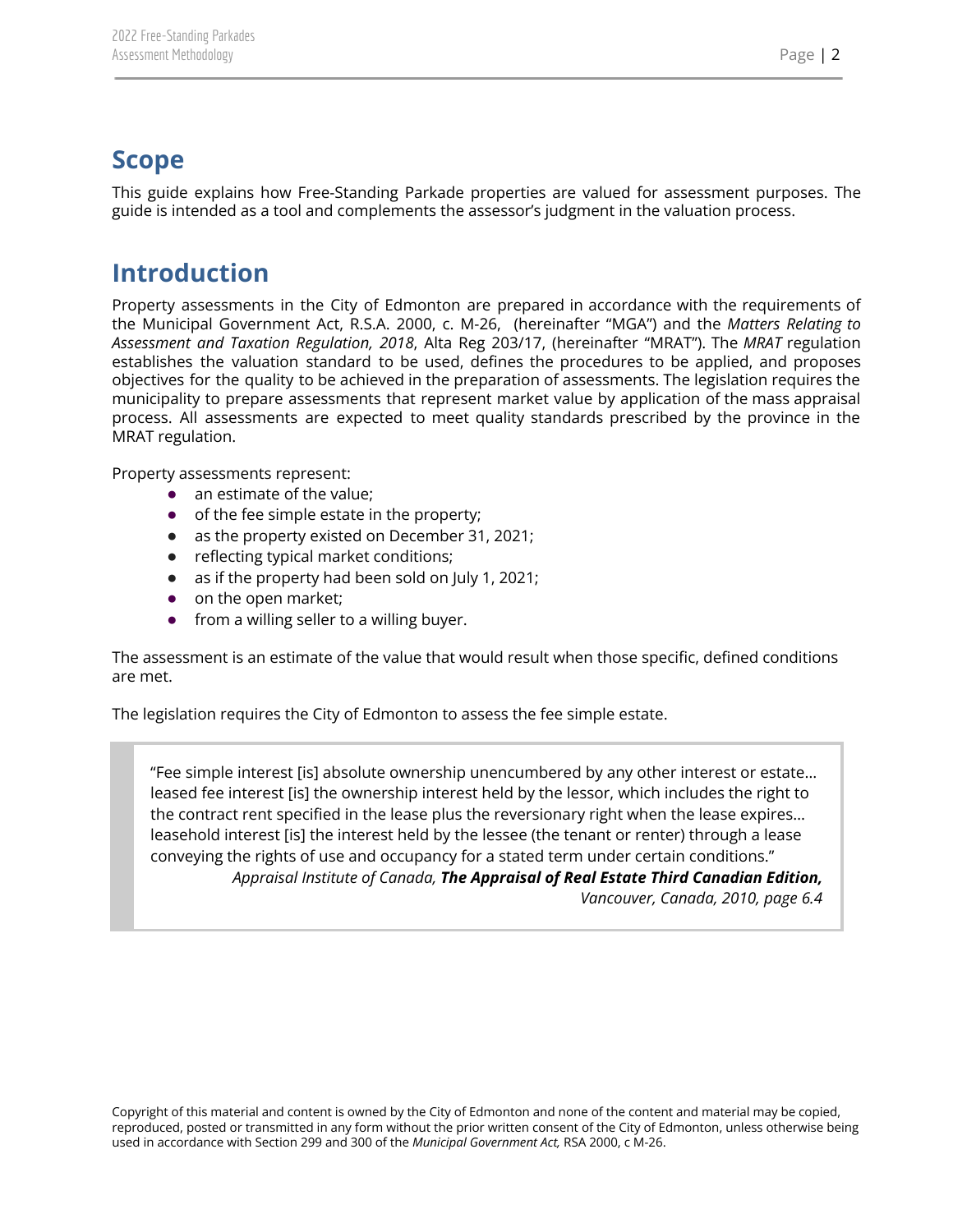Both *market value* and *property,* along with additional terms are defined in the *MGA* and *MRAT* :

| s.284(1)(r) " $proper$ y means<br>(i) a parcel of land<br>(ii) an improvement, or                                                                                                                                                                                                                |
|--------------------------------------------------------------------------------------------------------------------------------------------------------------------------------------------------------------------------------------------------------------------------------------------------|
| (iii) a parcel of land and the improvements to it<br><b>MGA</b> .s.284 $(1)(r)$                                                                                                                                                                                                                  |
| s.1(k) "regulated property" means<br>(i) land in respect of which the valuation standard is agricultural use value,<br>(ii) designated industrial property, or<br>(iii) machinery and equipment                                                                                                  |
| <b>MRAT</b> $s.1(k)$                                                                                                                                                                                                                                                                             |
| s.9(1) the <b>valuation standard</b> for the land and improvements is market value unless<br>subsection (2) applies                                                                                                                                                                              |
| <b>MRAT</b> $s.9(1)$                                                                                                                                                                                                                                                                             |
| s.1(1)(n) "market value" means the amount that a property, as defined in section 284(1)(r),<br>might be expected to realize if it is sold on the open market by a willing seller to a willing<br>buyer                                                                                           |
| <b>MGA</b> s. $1(1)(n)$                                                                                                                                                                                                                                                                          |
| s.5 An assessment of property based on market value<br>(a) must be prepared using mass appraisal,<br>(b) must be an estimate of the value of the fee simple estate in the property, and<br>(c) must reflect typical market conditions for properties similar to that property<br><b>MRAT</b> s.5 |
| s.289(2) Each assessment must reflect<br>(a) the characteristics and physical condition of the property on December 31 of the<br>year prior to the year in which a tax is imposed                                                                                                                |
| <b>MGA</b> s.289(2)(a)                                                                                                                                                                                                                                                                           |
| s.6 Any assessment prepared in accordance with the Act must be an estimate of the value of<br>a property on July 1 of the assessment year                                                                                                                                                        |
| <b>MRAT</b> s.6                                                                                                                                                                                                                                                                                  |
| s.1(g) "mass appraisal" means the process of preparing assessments for a group of<br>properties using standard methods and common data and allowing for statistical testing<br><b>MRAT</b> s. $1(g)$                                                                                             |
|                                                                                                                                                                                                                                                                                                  |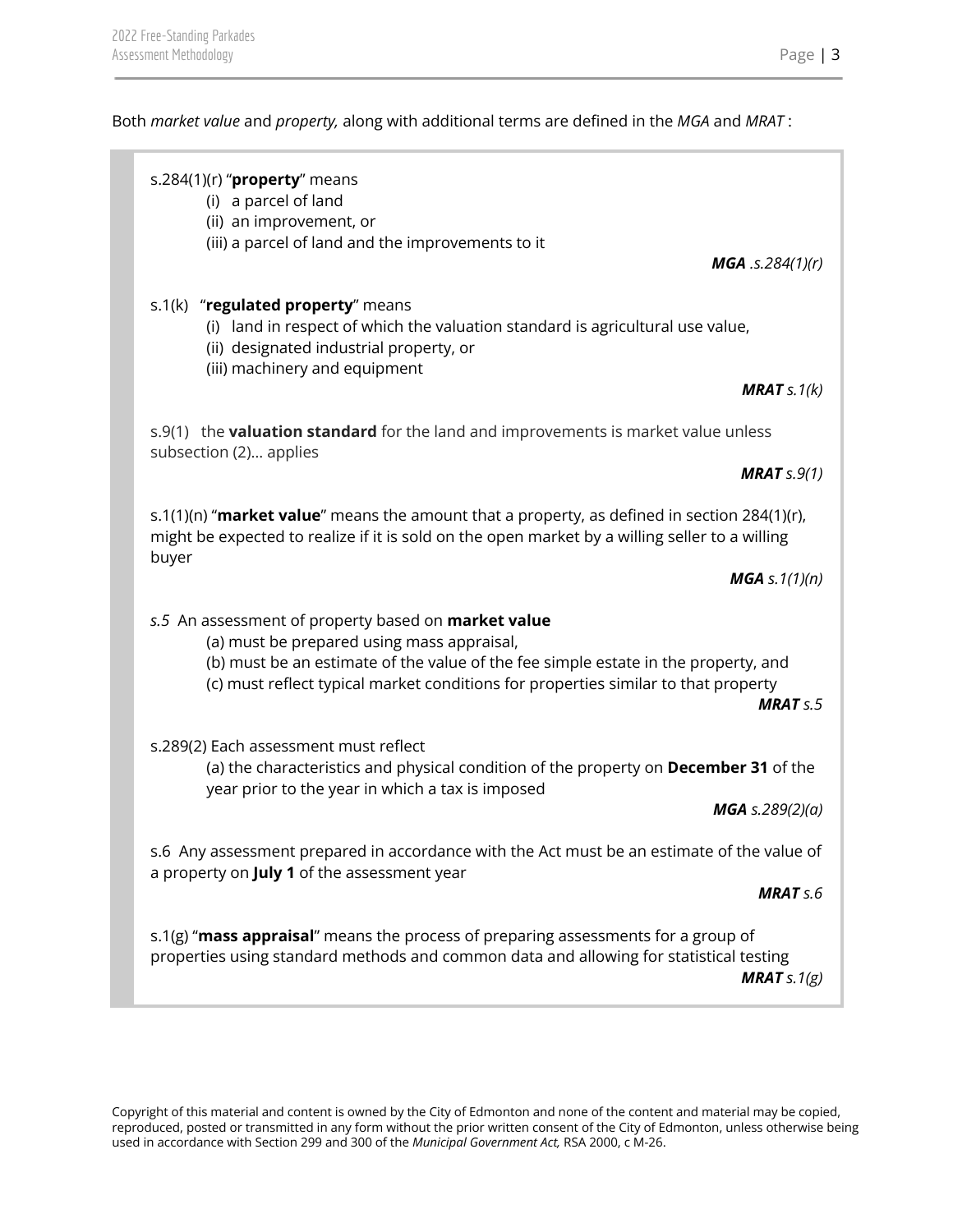# <span id="page-4-0"></span>**Mass Appraisal**

Mass appraisal is the legislated methodology used by the City of Edmonton for valuing individual properties, and involves the following process:

- properties are stratified into groups of comparable properties
- common property characteristics are identified for the properties in each group
- a uniform valuation model is created for each property group

31(c) **"valuation model"** means the representation of the relationship between property characteristics and their value in the real estate marketplace using a mass appraisal process

*MRAT s.31(c)*

The following two quotations indicate how the International Association of Assessing Officers distinguishes between mass appraisal and single-property appraisal:

"... single-property appraisal is the valuation of a particular property as of a given date: mass appraisal is the valuation of many properties as of a given date, using standard procedures and statistical testing."

"Also, mass appraisal requires standardized procedures across many properties. Thus, valuation models developed for mass appraisal purposes must represent supply and demand patterns for groups of properties rather than a single property."

*Property Appraisal and Assessment Administration, pg. 88-89*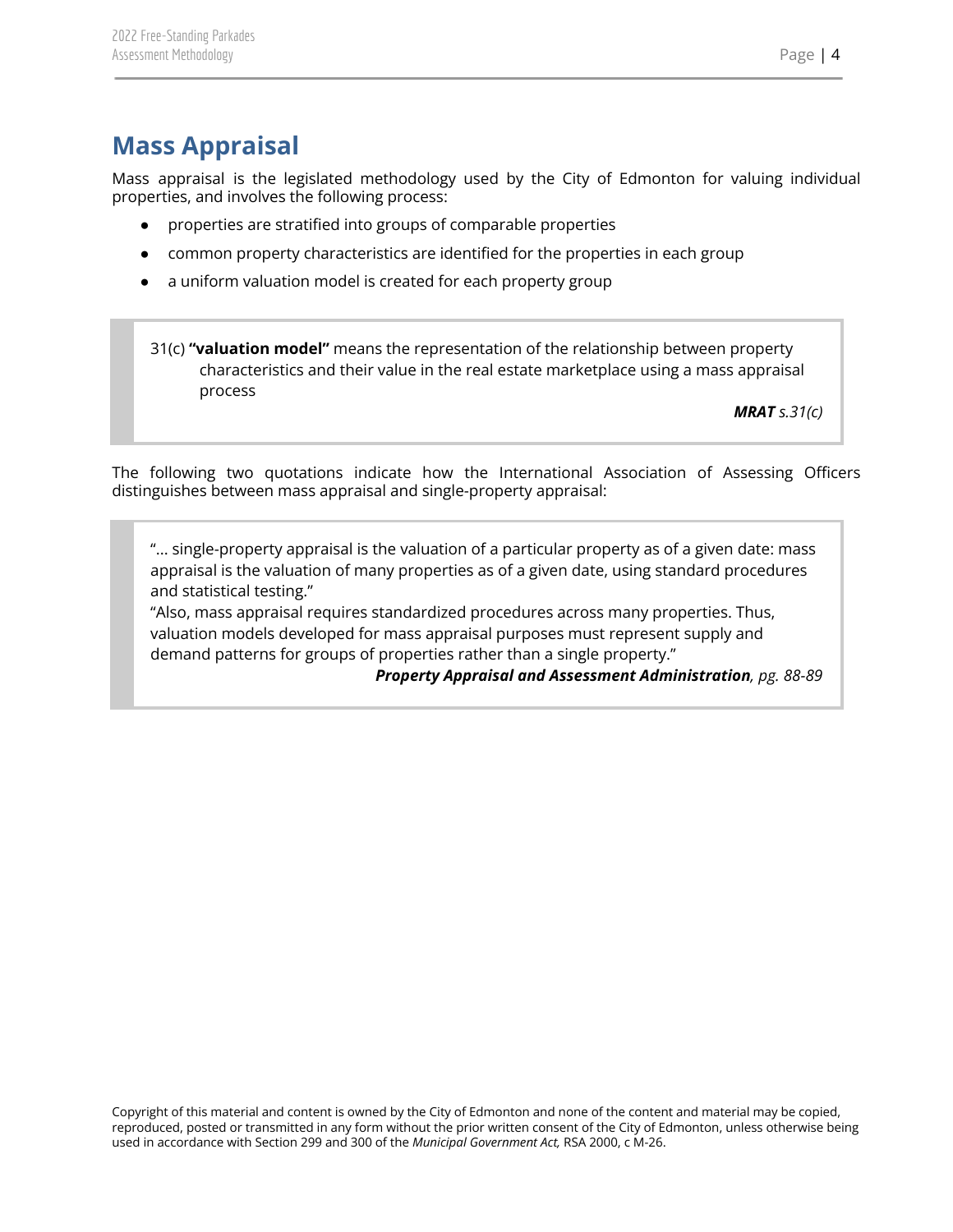For both mass appraisal and single-property appraisal, the process consists of the following stages:

|                                                                                   | <b>Mass Appraisal</b>                                                                                                                 | <b>Single Appraisal</b>                                                                                                                                                    |
|-----------------------------------------------------------------------------------|---------------------------------------------------------------------------------------------------------------------------------------|----------------------------------------------------------------------------------------------------------------------------------------------------------------------------|
| <b>Definition and</b><br><b>Purpose</b>                                           | Mass appraisal is used to<br>determine the assessment<br>base for property taxation in<br>accordance with legislative<br>requirements | The client specifies the nature<br>of the value to be estimated,<br>this includes: rights to be<br>valued, effective date of<br>valuation, and any limiting<br>conditions. |
| <b>Data Collection</b>                                                            | Mass appraisal requires a<br>database of property<br>characteristics and market<br>information.                                       | The extent of data collection is<br>specific to each assignment<br>and depends on the nature of<br>the client's requirements.                                              |
| <b>Market Analysis</b>                                                            | Mass appraisal is predicated<br>on highest and best use.                                                                              | Market analysis includes the<br>analysis of highest and best<br>use                                                                                                        |
| <b>Valuation Model</b>                                                            | Valuation procedures are<br>predicated on groups of<br>comparable properties.                                                         | Subject property is the focus<br>of the valuation. The analysis<br>of comparable properties is<br>generally six or less                                                    |
| The testing of acceptable<br>analysis and objective criteria<br><b>Validation</b> |                                                                                                                                       | The reliability of the value<br>estimate is more subjective.<br>Acceptability can be judged by<br>the depth of research and<br>analysis of comparable sales                |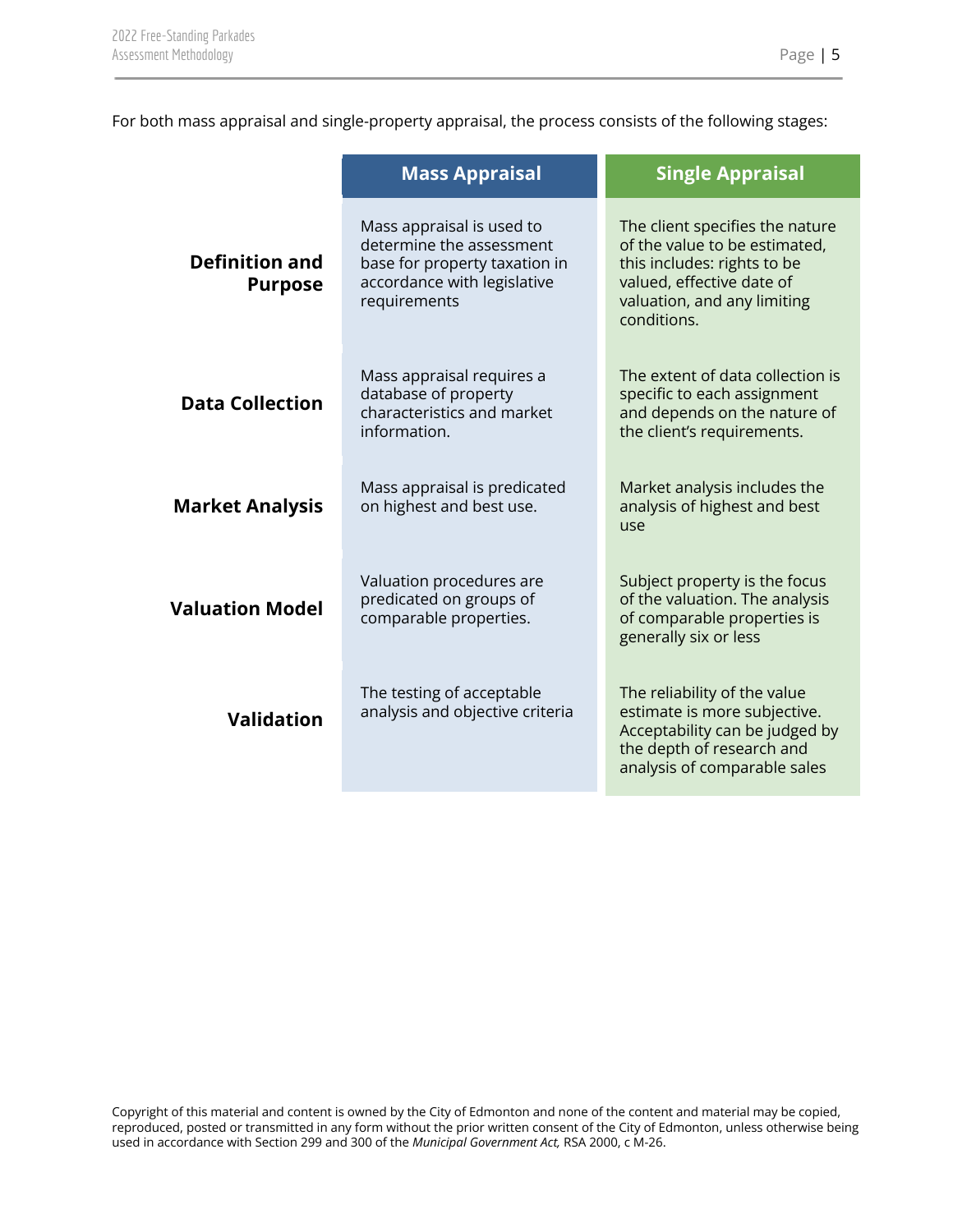#### <span id="page-6-0"></span>Valuation Model

A valuation model creates an equation of variables, factors and coefficients that explains the relationship between estimated market value and property characteristics. An assessed value is then calculated by applying the appropriate valuation model to individual properties within a property type.

| s31  | (a) "coefficient" means a number that represents the quantified relationship of each<br>variable to the assessed value of a property when derived through a mass appraisal<br>process |
|------|---------------------------------------------------------------------------------------------------------------------------------------------------------------------------------------|
|      | (b) "factor" means a property characteristic that contributes to a value of a property;                                                                                               |
|      | (d) "variable" means a quantitative or qualitative representation of a property<br>characteristic used in a valuation model                                                           |
|      | <b>MRAT</b> , s.31 (a), (b) and (d)                                                                                                                                                   |
| S.33 | Information prescribed  does not include coefficients                                                                                                                                 |
|      | <b>MRAT</b> , $s.33(3)$                                                                                                                                                               |

| <b>Valuation</b><br><b>Model</b> | • variables are identified from property characteristics<br>• statistical analysis of how variables affect market value<br>• factors and coefficients are determined<br>• the resulting valuation models are applied to property<br>characteristics |
|----------------------------------|-----------------------------------------------------------------------------------------------------------------------------------------------------------------------------------------------------------------------------------------------------|
|----------------------------------|-----------------------------------------------------------------------------------------------------------------------------------------------------------------------------------------------------------------------------------------------------|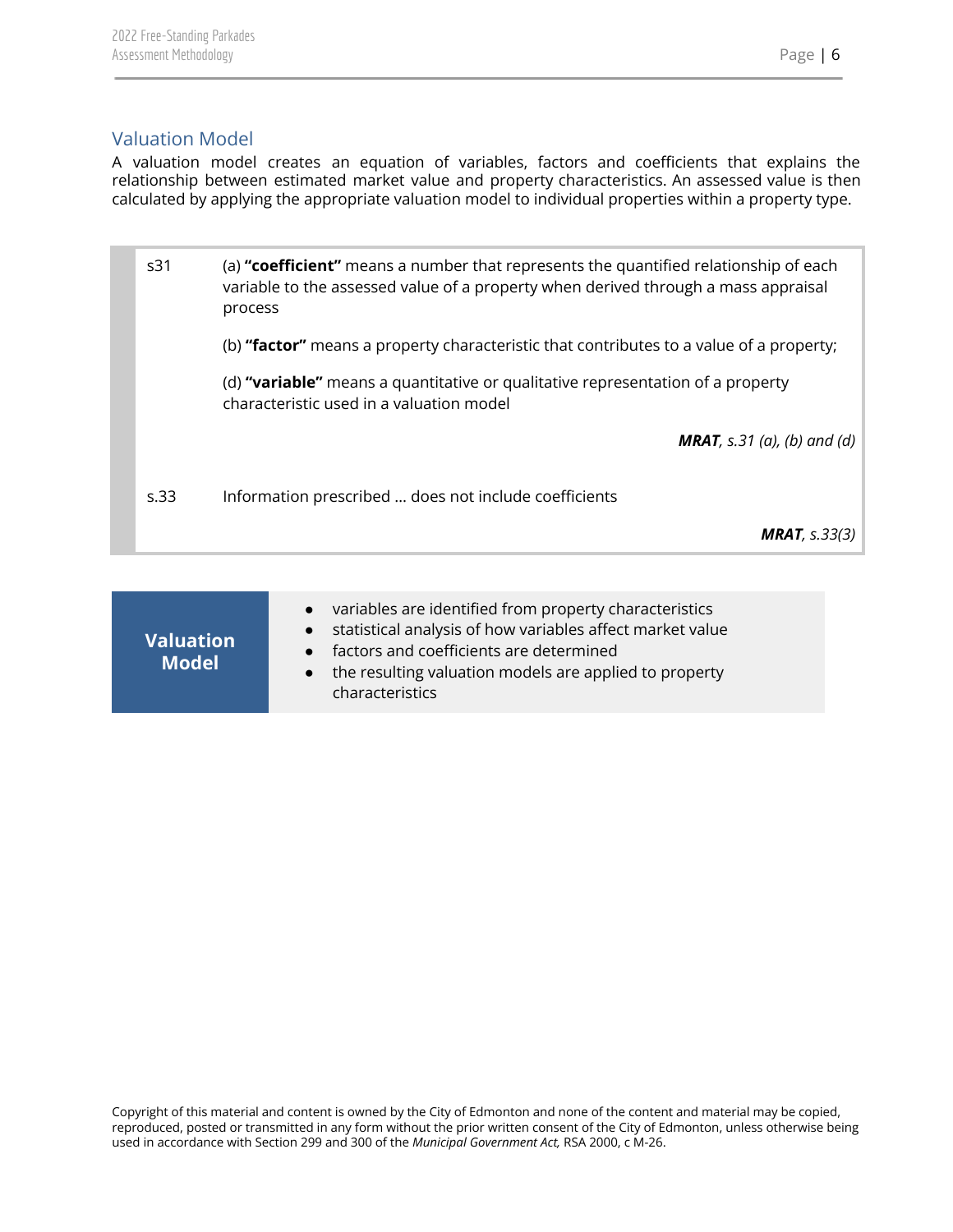# <span id="page-7-0"></span>**Commercial Property Types**

**Free-Standing Parkades (Parkades)** are structures designed primarily to accommodate the parking of motor vehicles and offer public utility to commercial and non-commercial users in the area. Stalls within the parkade can be rented on a monthly, daily or hourly basis. Free standing parkades are all located in the Downtown Financial district. For Assessment purposes, free standing parkades are not Associated Lots. S*ee definition for Location and Associated Lots.*

## <span id="page-7-1"></span>**Approaches to Value**

The approaches to determine market value are the direct comparison, income, and cost approaches.

| <b>Direct</b><br><b>Comparison</b><br><b>Approach</b> | Typical market value (or some other characteristic) is determined by<br>referencing comparable sales and other market data. It is often used<br>when sufficient sales or market data is available. It may also be referred<br>to as the Sales Comparison Approach.                                                 |
|-------------------------------------------------------|--------------------------------------------------------------------------------------------------------------------------------------------------------------------------------------------------------------------------------------------------------------------------------------------------------------------|
| <b>Income</b><br><b>Approach</b>                      | This approach considers the typical actions of renters, buyers and sellers<br>when purchasing income-producing properties. This approach estimates<br>the typical market value of a property by determining the present value<br>of the projected income stream. Often used to value rental or leased<br>property. |
| <b>Cost</b><br><b>Approach</b>                        | Typical market value is calculated by adding the depreciated replacement<br>cost of the improvements to the estimated value of land. It is often used<br>for properties under construction or when there is limited market data<br>available.                                                                      |

#### <span id="page-7-2"></span>Income Approach

For this property type, the assessment is determined using the income approach. The income approach best reflects the typical actions of buyers and sellers when purchasing income‐producing properties. The City of Edmonton requests financial information from owners during the annual Request for Information (RFI) process.

Annually, property owners are required to provide the following via the RFI process:

- A completed Parkade survey including information about the Parkade such as number and type of stalls, occupancy levels, and operating expenses.
- Year-end financial statements that include the Income Statement, a Schedule of Income and Expenses, and Notes.
- A completed Commercial Tenant Roll Form including information about space types (office, retail, warehouse, storage); tenant location; lease term; lease rate; operating expenses; tenant inducements and type; landlord and tenant improvements; escalations; other rent (signage, percent rent) and vacant space.
- For 2022, COVID Income Addendum requesting information on abatements, deferrals and CECRA (Canada Emergency Commercial Rent Assistance) payments was sent to property owners. In addition, the COVID Income Addendum also requested information on abandoned, breached, or amended leases.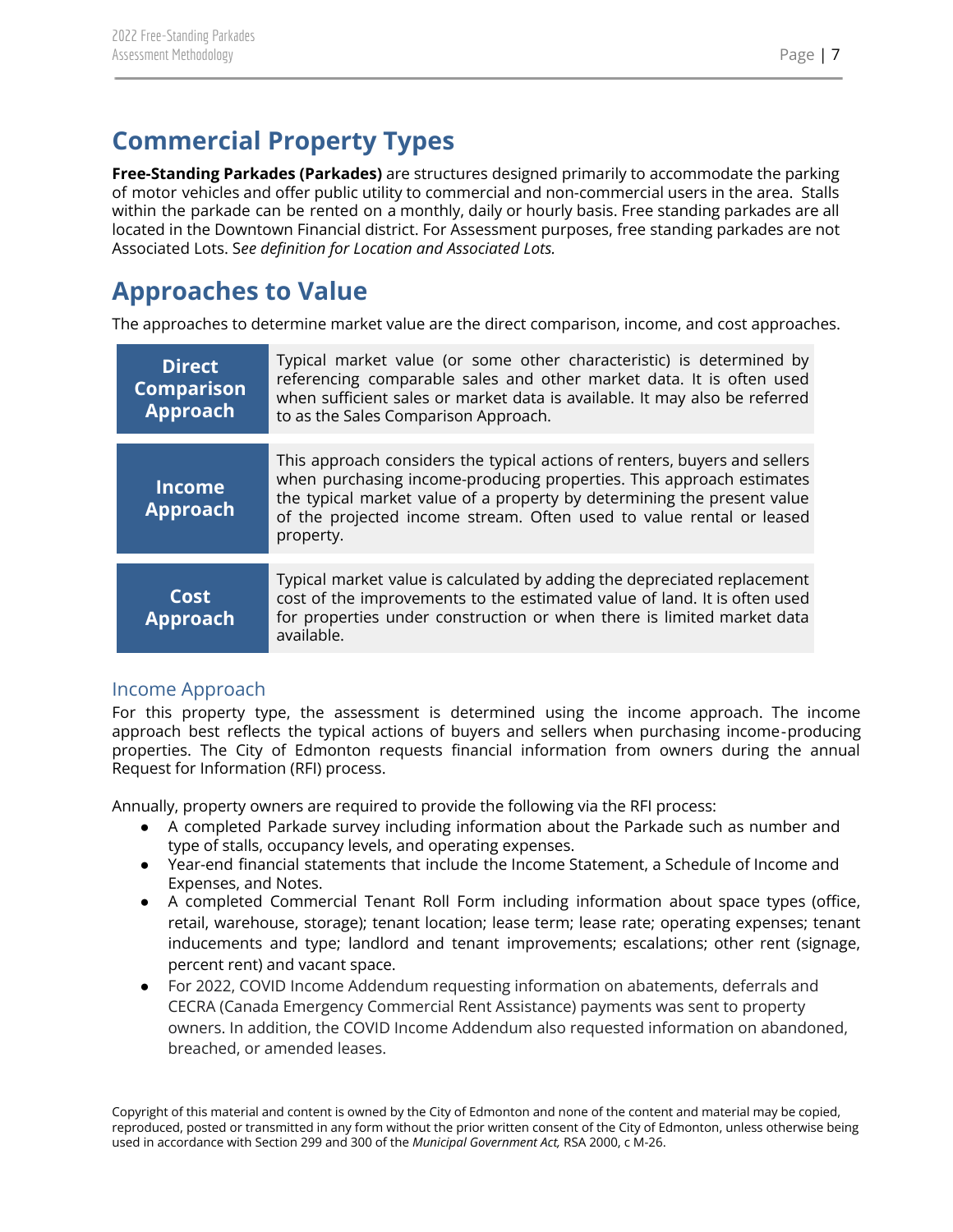Sales information is received from the Land Titles Office. Sales are validated. Validation may include site inspections, interviews with involved parties, a review of land title documents, corporate searches, third party information, and sales validation questionnaires. The resulting validated sales are used to develop capitalization rates to use in the income approach. *Sale price reflects the condition of a property on the sale date and may not be equal to the assessed value.*

For 2022 valuation, sales occurring from July 1, 2016 to June 30, 2021 were analyzed. Additionally, the Capitalization Rate applied to Parkades was derived by analyzing other similarly located, lower risk, income-producing commercial properties. Parkades are a lower risk investment when compared to other types of income-producing properties in Downtown Edmonton. Parkades are generally lower risk because they are not typically encumbered by long-term rental agreements and they typically feature low-maintenance construction comprised primarily of concrete. Furthermore, the downtown location provides a limited supply of developable land sites. Hence, land values are typically greater on a per unit basis in downtown than in other areas of the city. These characteristics reduce the overall investment risk in Parkades.

#### <span id="page-8-0"></span>**Income Approach Definitions**

To provide a clear understanding of the terms used in the income approach, the following definitions are supplied.

**Typical Market Rent** is the rent currently prevailing in the market for properties comparable to the subject property (otherwise known as current economic rent). Current economic or market rents are used to form the basis of the valuation as opposed to actual rents, because in many cases actual rents reflect historical revenues derived from leases negotiated before the valuation date. In determining potential gross income, the assessor is not bound by the contractual rent between the landlord and tenant, but must determine rental income on the basis of what is typically paid in the market at the time of valuation.

**Base Rent / Net Rent** is the stipulated or contract rent exclusive of additional charges to the property (taxes, insurance, utilities and maintenance). Base and net rent do not include GST.

**Gross Rent per Stall** is the rental structure where the landlord (lessor) pays all charges to the property (e.g.: taxes, insurance, utilities, maintenance) from the stipulated or contract rent received, typically on a monthly basis. *Current prevailing market rents from properties comparable to the* subject property are analyzed and a monthly rate per stall is given to each parking type within the *Parkade propert***y.** Gross revenue does not include GST.

**Triple Net Rent** is the rental structure where the tenant (lessee) pays all charges to the property (e.g.: taxes, insurance, utilities, maintenance) in addition to the stipulated or contract rent. Structural repairs are excluded from the tenant responsibility. *For Parkades, triple net rent is used to establish typical market rent for the commercial space types within a parkade.*

**Lease types** include *gross leases, modified gross leases, single net leases, double net leases,* and *triple net leases*. These may not always mean the same thing in different markets. The expenses that are included in each type of rent vary from market to market. In general, the following distinctions can be made:

- *Gross lease* tenant pays rent and property owner pays expenses
- *Modified gross lease or Semi-gross lease* tenant and property owner share expenses
- *Single net lease* tenant pays utilities and taxes or insurance, and property owner pays structural repairs, property maintenance, and property taxes or insurance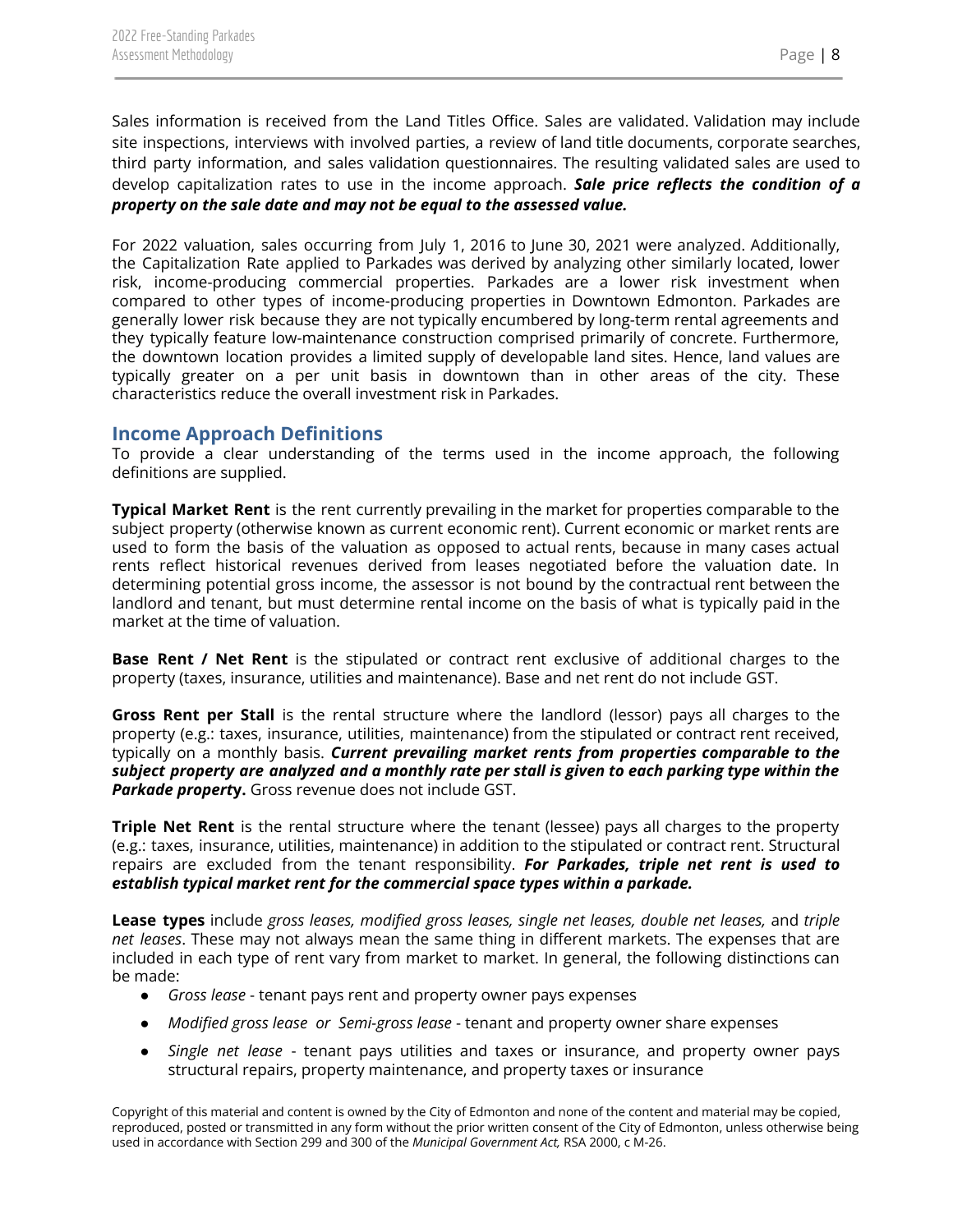- *Double net lease* tenant pays utilities, taxes, and insurance, and property owner pays structural repairs and property maintenance
- *Triple net lease* tenant pays utilities, taxes, insurance, and maintenance, and property owner pays or structural repairs only
	- o **New** is a new lease agreement of a tenant occupying a space that was vacant or occupied by a previous tenant, may include tenant expansion.
	- o **Renewal** is when a lease expires and the existing tenant signs a new lease term.
	- o **Step-Up** is a scheduled change to the rental rate within the term of the existing lease.

**Operating Expenses (OE)** are the periodic expenditures necessary to maintain the real property and continue the production of the effective gross income; for commercial spaces these are accounted for by the vacancy shortfall and structural allowances in the Assessment Detail Report.

**Common Area Maintenance (CAM)** are the charges that reflect the costs of operating the interior and exterior common areas of a commercial property, and therefore include expenses for cleaning, utilities, heating, insurance, garbage & snow removal, and management fees.

**Potential Gross Income (PGI)** is the total current market rent for all space types that would be collected if the property were fully occupied at the date of valuation. In estimating PGI, the assessor distinguishes between market rent and contract rent. Market rent is the rate prevailing in the market for comparable properties and is used in calculating market value by the income approach. Contract rent is the actual amount agreed to by landlord and tenant. *Potential Gross Income is derived by multiplying the Number of Parking Stalls in the property by the current market rent for each particular stall type.*



**Stabilization** helps mitigate extraordinary expenses deemed temporary or non-recurring that occur outside of a Parkade's normal operations.

**Operating Expense Ratio (OER)** is a measure of the cost to operate an asset relative to the revenue being generated. *The OER is determined by dividing the total operating expenses by the gross revenue for each Parkade. The City analyzes 3 years of preceding data prior to the valuation date for each Parkade. An OER is applied to the PGI of the parking income only.*

Market occupancy levels (the inverse of the actual vacancy levels) of Parkades are inherently captured by the market OER. The market OER was derived from the actual income and operating expenses of Parkades reported through the RFI process.



The operating expense ratio applied for the valuation of parkades is derived via the mass appraisal process based on the information provided to the City of Edmonton by property owners through the RFI process. Once operating expense information has been collected; the data is analyzed according to common expense groups in order to derive the market typical operating expenses ratios (OERs). This process is implemented so that consistent valuation parameters and other statistical measures can be derived.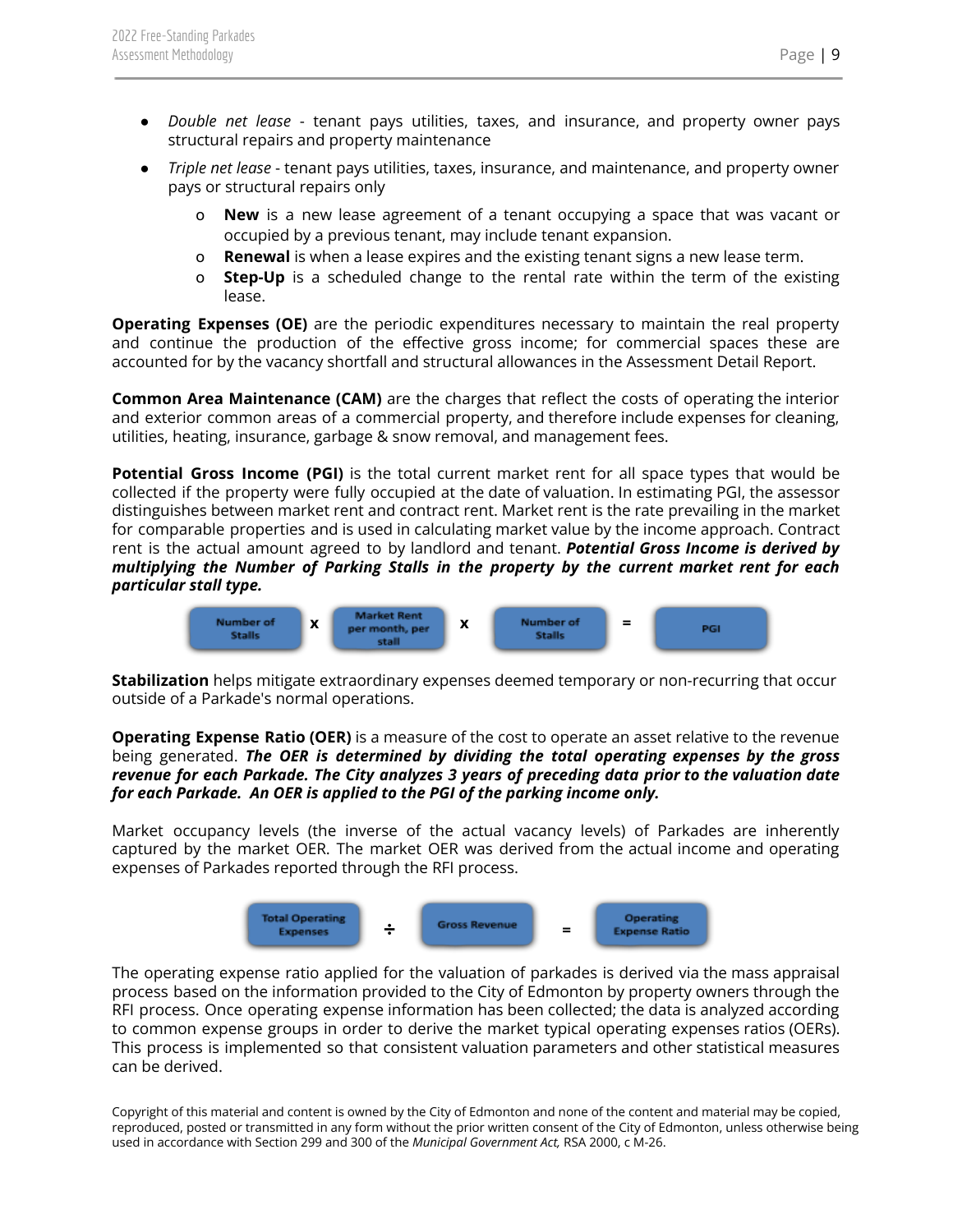In cases where a financial statement has not been provided, is incomplete, or reported expenses deviate from normal or historical operations, an estimate of potential expenses is derived by ascribing the industry norms of similar Parkades. If the OER deviates by +/- 10% of the established industry norm, then the OER applied to the Parkade will be **Normalized**.

#### **Allowable Parkade Operating Expenses**

The following are the operating expenses that The City of Edmonton considers directly attributable to maintaining the rental income of a Parkade.

- **Administration Fee:** Administration fees include expenses that cannot be directly attributed to a particular department.
- **Sales and Marketing:** Sales and Marketing expenses include all expenses associated with the advertising, sales, and promotion of the parkade that are designed to obtain new customers and retain existing ones.
- **Repairs and Maintenance:** Repairs and Maintenance expenses include the expenses incurred to maintain the Parkade so that it can continue operating effectively and generate income. These expenses do not include capital expenditures or major structural repairs.
- **Utilities:** Utilities include electricity, water, and heating. Utility expenses are typically low for Parkades. Electricity expenses are influenced by the type of Parking (Underground, Above-ground, or Rooftop) and the hours of operation.
- **Management Fees:** Management Fees are the contract agreement expense between a third-party management company (Operator) and the Parkade property owner (Investor or Landlord). Typically, the Operator assumes complete responsibility for managing the Parkade. Management fees are typically based on a prescribed formula such as a percentage of a Parkades total gross income or on a base fee, plus incentives structure.
- **Property Insurance:** Property Insurance expenses include premiums relating to insuring the Parkade for liability and fire.
- **Property Tax:** All property taxes assessed against the property.

#### **Non-Allowable Parkade Expenses**

The following are expenses that the City of Edmonton did not consider directly attributable to maintaining the income of a Parkade.

- **Capital Expenditures** Capital Expenditures are excluded because they provide additions or major improvements to the Parkade that typically increase value and economic life.
- **Debt Service/Mortgage interest payments** Interest and principal required to amortize a loan; are excluded because they are a financing expense and not an operating expense.
- **Income Tax** Income Tax is excluded because it is a tax on income which may be affected by things other than the subject property.
- **Depreciation and Amortization** Depreciation and Amortization is excluded because it is recaptured in the capitalization.

Copyright of this material and content is owned by the City of Edmonton and none of the content and material may be copied, reproduced, posted or transmitted in any form without the prior written consent of the City of Edmonton, unless otherwise being used in accordance with Section 299 and 300 of the *Municipal Government Act,* RSA 2000, c M-26.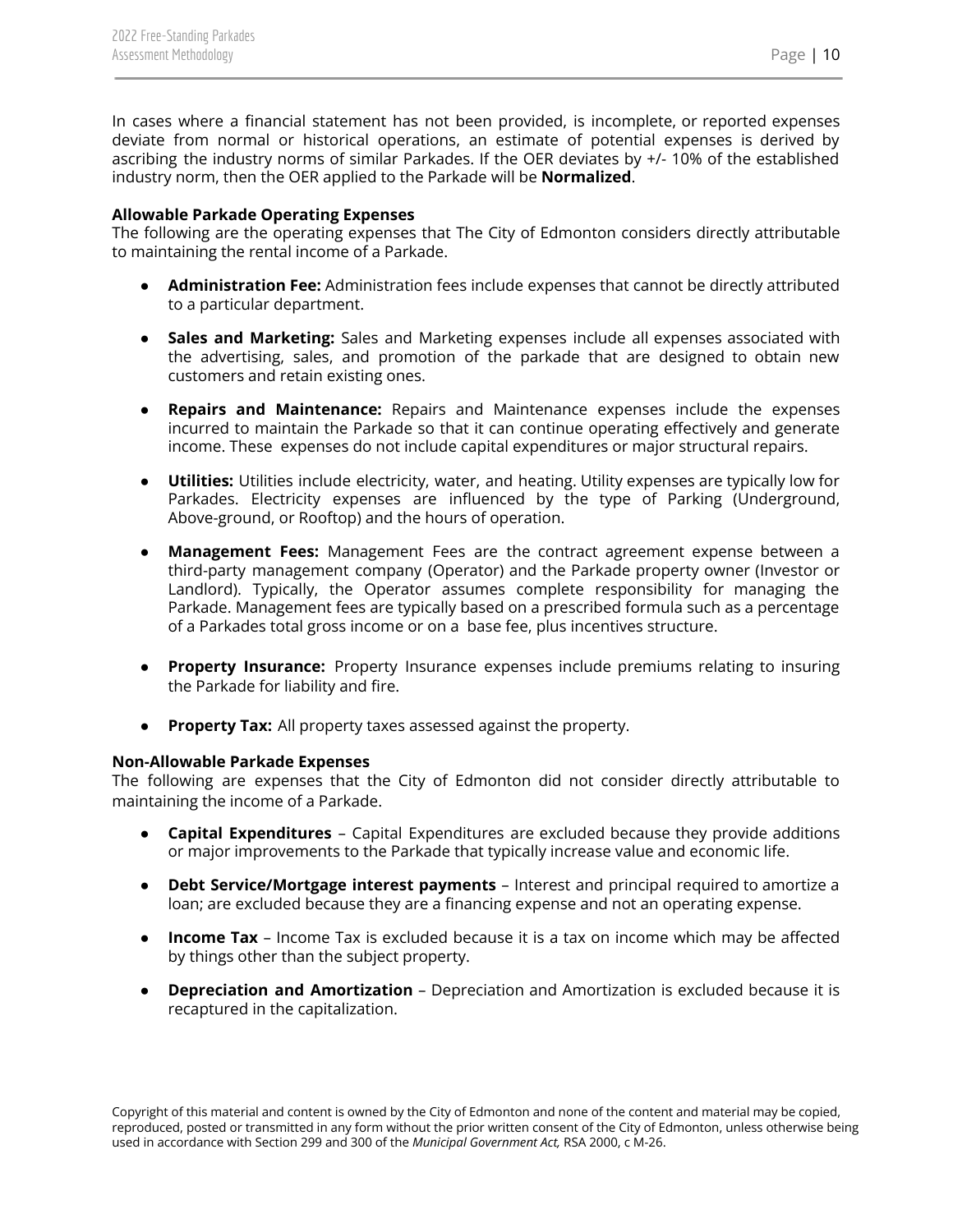● **Expenses not required to maintain the property income** – Certain other expenses may be excluded because these are not related to the property. Examples of this include donations, litigation, bank charges, amortization, etc.

#### **Normalization**

Once the market typical Operating Expense Ratio (OER) has been established, it is compared to the actual OER for each Parkade. If the actual OER is found to be within a +/- 10% range from the market typical OER, then the market typical OER is applied for valuation. If the actual expense ratio of a Parkade falls outside the +/- 10% range of the market typical OER, then an adjusted stabilized expense ratio is applied. This process is referred to as normalization.

For 2022 valuation, when the actual expense ratio is lower than -10% variance, then the low end of the stabilized range is used. And when the actual expense ratio is higher than the +10% variance, then the high end of the stabilized range is used. *An allowance reflecting the stabilized OER (See chart below) is applied to the PGI of the parking income only.*

| Actual Expense Ratio (over three years) | <b>Stabilized Operating Expense Ratio</b> |
|-----------------------------------------|-------------------------------------------|
| >-10% from market typical OER           | 45%                                       |
| < +/-10% from market typical OER        | 50% (Typical)                             |
| >10% from market typical OER            | 55%                                       |

**Vacancy and Collection Loss Allowance** is a deduction from the potential gross income for typical vacancy and collection losses, assuming current market conditions and typical management. Vacancy losses are best described as an allowance for vacant space. Collection losses are considered unpaid rents that the landlord is unlikely to recover. For the 2022 assessment, both a vacancy and collection loss study were developed. The results of these studies were then added together in order to form the vacancy and collection loss allowance. The raw data for these studies came from tenant rolls, the COVID Addendum, and year end financial statements. Deferrals were not considered as part of collection loss because these are unpaid contractual rents that were agreed to be paid at a future date. These allowances are usually expressed as a percentage of potential gross income.

Should a property demonstrate a history of higher than typical vacancy, the City may apply an adjusted stabilized vacancy and collection loss allowance (chronic vacancy). In order to qualify for chronic vacancy, a property owner must provide the property's rent rolls from the last **3 consecutive years immediately preceding the valuation date** to show that the property has had a vacancy rate that falls within a range greater than the current typical range. The rent rolls must show that the property has experienced a vacancy greater than the typical range in each of the 3 preceding years. If this is demonstrated, the average of the 3 years will determine which stabilized vacancy allowance is applied. The ranges and the corresponding stabilized chronic vacancy and collection loss allowances are demonstrated in the chart below. The stabilized vacancy is applied on a per building, per space type (office or CRU) basis. Storage space is not included in the vacancy allowance calculation.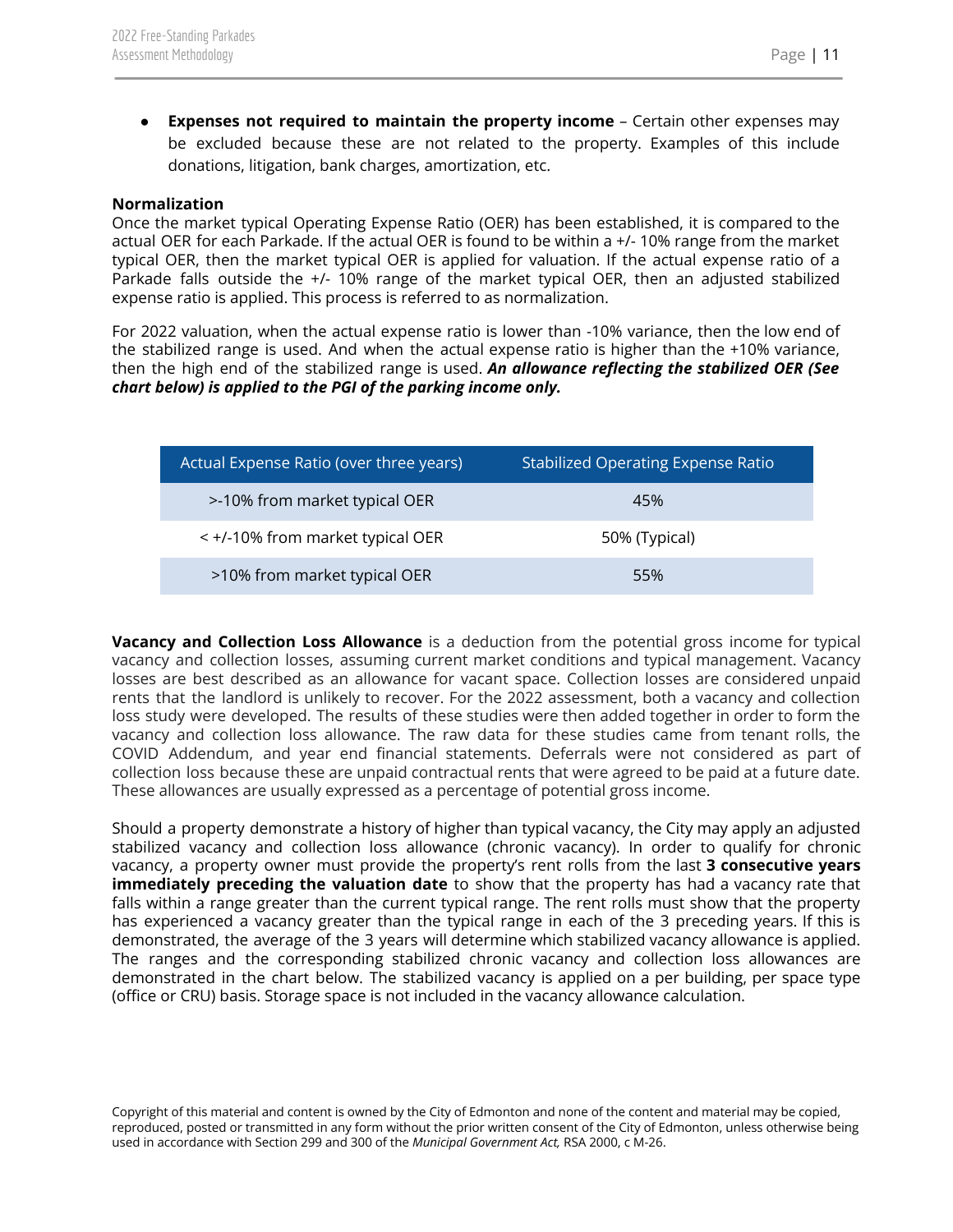|--|

| <b>Actual Vacancy Range</b><br>(over three years) | <b>Stabilized Vacancy</b><br>and Collection Loss<br><b>Allowance</b> |
|---------------------------------------------------|----------------------------------------------------------------------|
| $\geq 10\%$ to < 20%                              | 10%                                                                  |
| $\geq$ 20% to < 30%                               | 15%                                                                  |
| $\geq$ 30% to < 40%                               | 20%                                                                  |
| $\geq$ 40% to < 50%                               | 25%                                                                  |
| $\geq 50\%$ to < 60%                              | 30%                                                                  |
| $\geq 60\%$ to < 80%                              | 35%                                                                  |
| $\geq 80\%$ to < 100%                             | 40%                                                                  |

**Effective Gross Income (EGI)** is the anticipated income from all operations of real property adjusted for vacancy and collection loss. *For the valuation of Parkades, this is only applicable for the commercial space types.*



**Vacancy Shortfall** is an expense related to the cost of carrying vacant space. Though the space is vacant there are still costs associated with the space that the owner must pay, such as operating expenses, heating, security, property taxes, etc. *For the valuation of Parkades, this is only applicable for the commercial space types.*



**Net Operating Income (NOI)** is the actual or anticipated (before income tax) net income from the operation of the property after deducting all expenses from the effective gross income but before debt servicing costs. The term is often abbreviated to net income and sometimes stated as net income before recapture.



**Structural Allowance** is an allowance provided to cover items which require periodic replacement because they wear out more rapidly than the improvement itself. Typically, under the terms of conventional triple net leases, all operating expenses and property taxes are fully recouped by the landlord from the tenant. The only exception relates to items of a structural and or capital nature, which are normally excluded from such recoveries. *Rather than lump sum deductions, a structural allowance is applied annually over the economic life of the property regardless of whether any expenses were incurred in any given year.*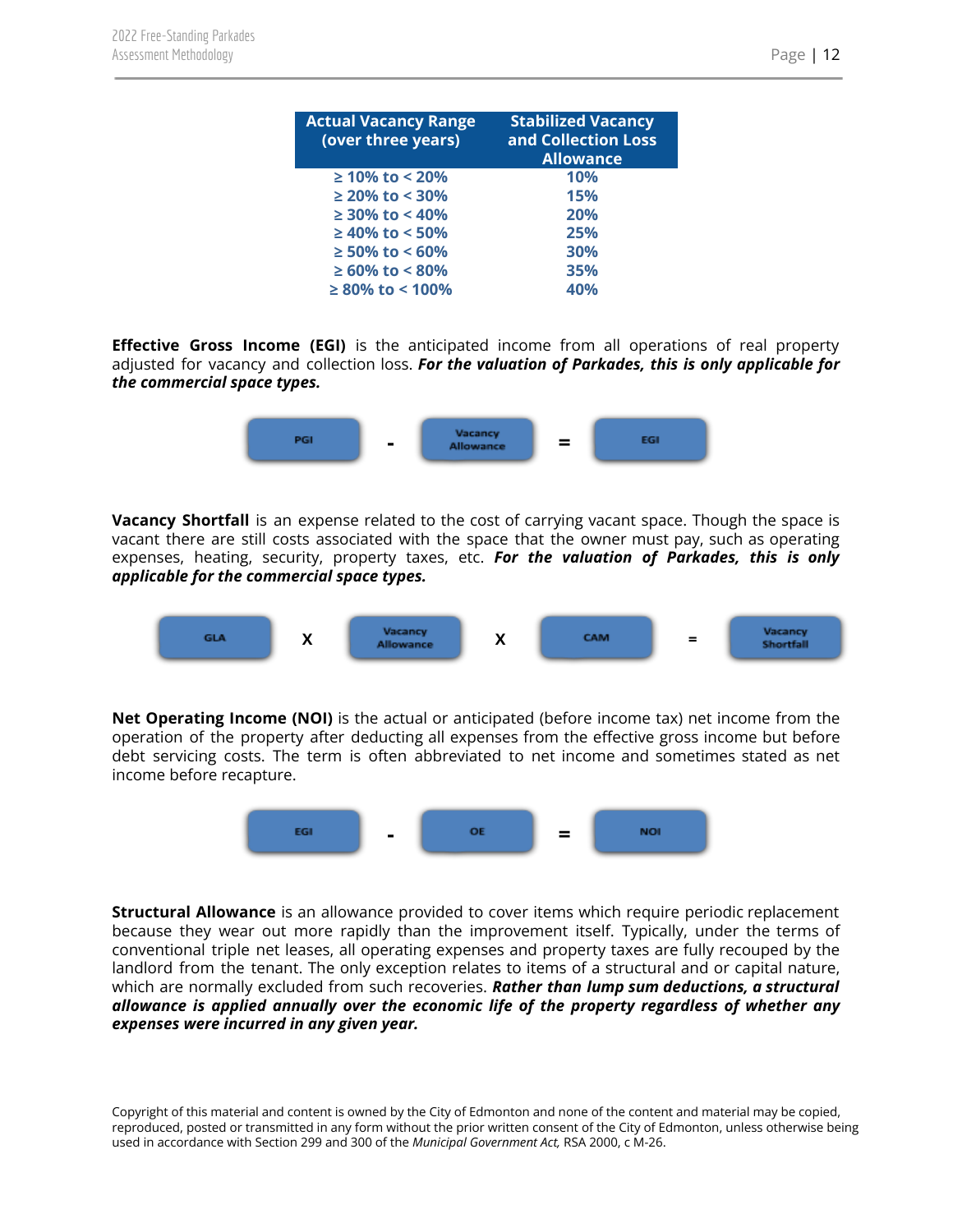**Overall Capitalization Rate (Cap Rate)** reflects the relationship between the anticipated net operating income from a single year (or an average of several years) and the total price or value of the property. The Cap Rate converts net operating income into an indication of property value. The Cap Rate, in its basic formula, is found by dividing net operating income by the sale price. *The Cap Rate applied to any commercial spaces within a parkade will be consistent with that applied to the entirety of the property.*

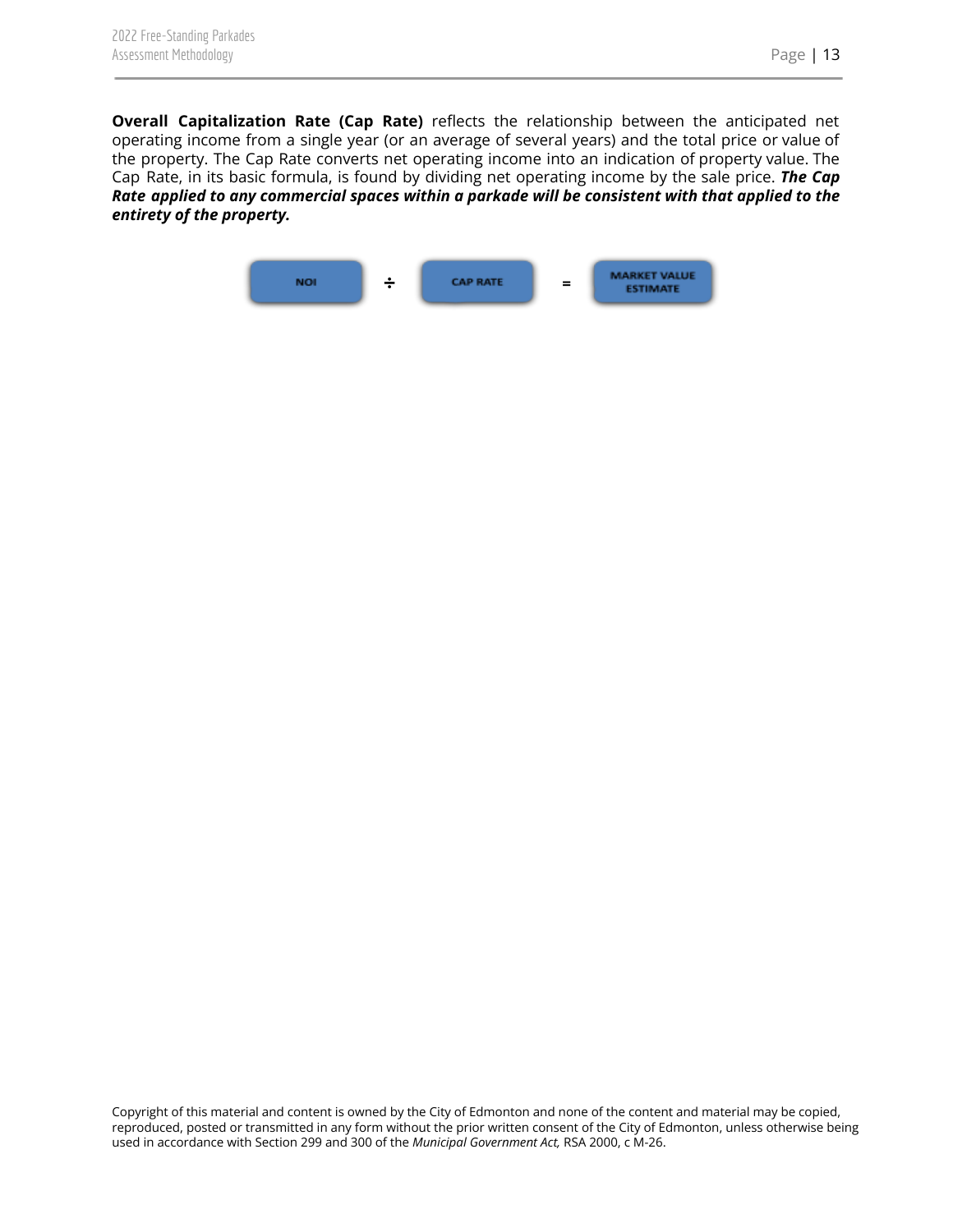## <span id="page-14-0"></span>**Sample Assessment Detail Report**

| <b>Edmonton</b>                                                   |                                                                                                                                                                                                                                                                                                                                           |                                                     |                                                                                              |                                              | <b>Assessment Detail Report</b>             |                                                                                                 |
|-------------------------------------------------------------------|-------------------------------------------------------------------------------------------------------------------------------------------------------------------------------------------------------------------------------------------------------------------------------------------------------------------------------------------|-----------------------------------------------------|----------------------------------------------------------------------------------------------|----------------------------------------------|---------------------------------------------|-------------------------------------------------------------------------------------------------|
|                                                                   |                                                                                                                                                                                                                                                                                                                                           | <b>2022 FREE-STANDING PARKADE VALUATION SUMMARY</b> |                                                                                              |                                              |                                             |                                                                                                 |
| <b>Roll Number:</b><br>Name:<br>Address:<br>District <sup>-</sup> | 1234567 Sample<br><b>Sample Parkade</b><br><b>Sample Avenue</b><br>F                                                                                                                                                                                                                                                                      |                                                     | <b>Valuation Date:</b><br>Year Built:<br><b>Effective Year Built:</b><br>Lot Size $(f1^2)$ : | <b>July 1, 2021</b><br>1970<br>1980<br>5,000 | Actual Zoning: CCA<br>Effective Zoning: CB2 |                                                                                                 |
| Classification:                                                   | <b>PARKADE</b>                                                                                                                                                                                                                                                                                                                            |                                                     | <b>Property Assessment:</b>                                                                  |                                              | \$7,573,000                                 |                                                                                                 |
|                                                                   | Legal Description: Sample Plan: 1 Sample Block: A Sample Lot: 1                                                                                                                                                                                                                                                                           |                                                     | <b>Gross Leasable</b>                                                                        | <b>Market Rent/</b>                          |                                             |                                                                                                 |
| <b>Space Types</b>                                                |                                                                                                                                                                                                                                                                                                                                           | <b>Stall Count</b>                                  | Area (ft <sup>2</sup> )                                                                      | Stall                                        | <b>Total</b>                                |                                                                                                 |
| Office Space                                                      |                                                                                                                                                                                                                                                                                                                                           |                                                     |                                                                                              |                                              | \$0                                         |                                                                                                 |
| Office - Other                                                    |                                                                                                                                                                                                                                                                                                                                           |                                                     |                                                                                              |                                              | \$0                                         |                                                                                                 |
| CRUs < 1,001 ft2                                                  |                                                                                                                                                                                                                                                                                                                                           |                                                     |                                                                                              |                                              | \$0                                         |                                                                                                 |
| CRUs 1,001 to 3,000 ft2                                           |                                                                                                                                                                                                                                                                                                                                           |                                                     |                                                                                              |                                              | \$0                                         |                                                                                                 |
| CRUs 3,001 to 5,000 ft2                                           |                                                                                                                                                                                                                                                                                                                                           |                                                     |                                                                                              |                                              | \$0                                         |                                                                                                 |
| CRUs 5,001 to 10,000 ft2                                          |                                                                                                                                                                                                                                                                                                                                           |                                                     |                                                                                              |                                              | \$0                                         |                                                                                                 |
| CRUs > 10,001 ft2                                                 |                                                                                                                                                                                                                                                                                                                                           |                                                     |                                                                                              |                                              | \$0                                         |                                                                                                 |
| CRU - Bank                                                        |                                                                                                                                                                                                                                                                                                                                           |                                                     |                                                                                              |                                              | \$0<br>\$0                                  |                                                                                                 |
| <b>CRU - Drug Store</b><br>CRU - Food Court                       |                                                                                                                                                                                                                                                                                                                                           |                                                     |                                                                                              |                                              | \$0                                         |                                                                                                 |
|                                                                   |                                                                                                                                                                                                                                                                                                                                           |                                                     |                                                                                              |                                              |                                             |                                                                                                 |
| CRU - Restaurant $\leq 3,000$ ft2                                 |                                                                                                                                                                                                                                                                                                                                           |                                                     |                                                                                              |                                              | \$0                                         |                                                                                                 |
| CRU - Restaurant $\geq 3,001$ ft2                                 |                                                                                                                                                                                                                                                                                                                                           |                                                     |                                                                                              |                                              | \$0                                         |                                                                                                 |
| <b>CRU - Restaurant Fast</b>                                      |                                                                                                                                                                                                                                                                                                                                           |                                                     |                                                                                              |                                              | \$0                                         |                                                                                                 |
| CRU - Warehouse                                                   |                                                                                                                                                                                                                                                                                                                                           |                                                     |                                                                                              |                                              | \$0                                         | (UNDERGROUND PARKING STALLS x MARKET RENT PER MONTH) x<br>12 = UNDERGROUND PARKING PGI          |
| CRU - Other                                                       |                                                                                                                                                                                                                                                                                                                                           |                                                     |                                                                                              |                                              | \$0                                         | Example: 100 stalls x \$500 = \$50,000/month x 12 months = \$600,000/year                       |
| Storage                                                           |                                                                                                                                                                                                                                                                                                                                           |                                                     |                                                                                              |                                              | \$0                                         | (ABOVEGROUND PARKING STALLS x MARKET RENT PER MONTH) x<br><b>12 = ABOVEGROUND PARKING PGI</b>   |
| <b>Underground Parking Stalls</b>                                 |                                                                                                                                                                                                                                                                                                                                           | 100                                                 |                                                                                              | \$500.00                                     | \$600,000                                   | Example: 50 stalls x \$300 = \$15,000/month x 12 months = \$180,000/year                        |
| <b>Aboveground Parking Stalls</b>                                 |                                                                                                                                                                                                                                                                                                                                           | 50                                                  |                                                                                              | \$300.00                                     | \$180,000                                   | (ROOFTOP PARKING STALLS x MARKET RENT PER MONTH) x 12                                           |
|                                                                   |                                                                                                                                                                                                                                                                                                                                           |                                                     |                                                                                              |                                              |                                             | = ROOFTOP PARKING PGI<br>Example: 25 stalls x \$200 = \$5,000/month x 12 months = \$60,000/year |
| <b>Rooftop Parking Stalls</b>                                     |                                                                                                                                                                                                                                                                                                                                           | 25<br>Total Gross Leasable Area (ft <sup>2</sup> ): | 0                                                                                            | \$200.00                                     | \$60,000                                    |                                                                                                 |
|                                                                   |                                                                                                                                                                                                                                                                                                                                           |                                                     |                                                                                              |                                              |                                             | UNDERGROUND PARKING PGI + ABOVEGROUND PARKING PGI +<br>ROOFTOP PARKING PGI = PGI                |
|                                                                   |                                                                                                                                                                                                                                                                                                                                           |                                                     |                                                                                              | <b>Potential Gross Income</b>                | \$840,000                                   | Example: \$600,000 + \$180,000 + \$60,000 = \$840,000                                           |
|                                                                   |                                                                                                                                                                                                                                                                                                                                           |                                                     |                                                                                              |                                              |                                             | PGI x OPERATING EXPENSE RATIO = OPERATING EXPENSE (OE)                                          |
| <b>Less: Expense Ratio</b>                                        |                                                                                                                                                                                                                                                                                                                                           |                                                     |                                                                                              |                                              |                                             | Example: \$840,000 x 0.50 = \$420,000                                                           |
| <b>Typical Expense Ratio</b>                                      |                                                                                                                                                                                                                                                                                                                                           |                                                     |                                                                                              | 50%                                          | \$420,000                                   | PGI LESS OPERATING EXPENSE RATIO = EFFECTIVE GROSS INCOME                                       |
|                                                                   |                                                                                                                                                                                                                                                                                                                                           |                                                     |                                                                                              | <b>Effective Gross Income</b>                | \$420,000                                   | Example: \$840,000 - \$420,000 = \$420,000                                                      |
|                                                                   |                                                                                                                                                                                                                                                                                                                                           |                                                     |                                                                                              |                                              |                                             |                                                                                                 |
| <b>Less: Expenses</b>                                             |                                                                                                                                                                                                                                                                                                                                           |                                                     |                                                                                              | 2.0%                                         |                                             |                                                                                                 |
| <b>Structural Allowance</b>                                       |                                                                                                                                                                                                                                                                                                                                           |                                                     |                                                                                              | <b>Net Operating Income</b>                  | \$8,400<br>\$411,600                        | EGI LESS STRUCTURAL ALLOWANCE<br>Example: \$420,000 x 0.02 = \$8,400                            |
|                                                                   |                                                                                                                                                                                                                                                                                                                                           |                                                     |                                                                                              |                                              |                                             |                                                                                                 |
|                                                                   |                                                                                                                                                                                                                                                                                                                                           |                                                     |                                                                                              |                                              |                                             | <b>EGILESS STRUCTURAL ALLOWANCE = NOI</b><br>Example: \$420,000 - \$8,400 = \$411,600           |
| <b>Stabilized Value</b><br><b>Capitalization Rate</b>             |                                                                                                                                                                                                                                                                                                                                           |                                                     |                                                                                              |                                              | 6.00%                                       |                                                                                                 |
|                                                                   |                                                                                                                                                                                                                                                                                                                                           |                                                     |                                                                                              | <b>Value Subtotal</b>                        | \$6,860,000                                 | NOI / CAP RATE = MARKET VALUE SUBTOTAL                                                          |
| <b>Other Value Adjustments</b>                                    |                                                                                                                                                                                                                                                                                                                                           |                                                     |                                                                                              |                                              |                                             | Example: \$411,600 / 0.06 = \$6,860,000                                                         |
| <b>Additional Buildings</b><br><b>Associated Lots</b>             |                                                                                                                                                                                                                                                                                                                                           |                                                     |                                                                                              |                                              | \$713,313                                   | VALUE STUBTOTAL + ADDITIONAL BUILDING (COMMERCIAL SPACE)                                        |
| <b>Buildings Under Construction</b>                               |                                                                                                                                                                                                                                                                                                                                           |                                                     |                                                                                              |                                              |                                             | Example: \$6,860,000 + \$713,286 = \$7,573,286                                                  |
|                                                                   | Construction Allowance (Shell Space Allowance)                                                                                                                                                                                                                                                                                            |                                                     |                                                                                              |                                              |                                             |                                                                                                 |
| <b>Excess Land</b>                                                |                                                                                                                                                                                                                                                                                                                                           |                                                     |                                                                                              |                                              |                                             |                                                                                                 |
| <b>Surplus Land</b>                                               |                                                                                                                                                                                                                                                                                                                                           |                                                     |                                                                                              |                                              |                                             | FINAL MARKET VALUE ESTIMATE UTILIZING THE INCOME APPROACH                                       |
| <b>COMMENTS</b>                                                   |                                                                                                                                                                                                                                                                                                                                           |                                                     | 2022 Market Value Estimate (Rounded)                                                         |                                              | \$7,573,000                                 | (Rounded down to the nearest 500)                                                               |
|                                                                   |                                                                                                                                                                                                                                                                                                                                           |                                                     |                                                                                              |                                              |                                             |                                                                                                 |
|                                                                   |                                                                                                                                                                                                                                                                                                                                           |                                                     |                                                                                              |                                              |                                             |                                                                                                 |
|                                                                   |                                                                                                                                                                                                                                                                                                                                           | Copyright @ 2022 The City of Edmonton               |                                                                                              |                                              |                                             |                                                                                                 |
|                                                                   | The information is collected for property assessment interpretation purposes only. While The City of Edmonton provides this information in good faith, it does not<br>warrant, covenant, or quarantee the completeness and accuracy of the information. The City does not assume responsibility nor accept any liability arising from any |                                                     |                                                                                              |                                              |                                             |                                                                                                 |

use other than assessment interpretation. The information is maintained on a regular basis and reflects the contents of the Assessment per the stated date/time of this document. This information is proprietary and may not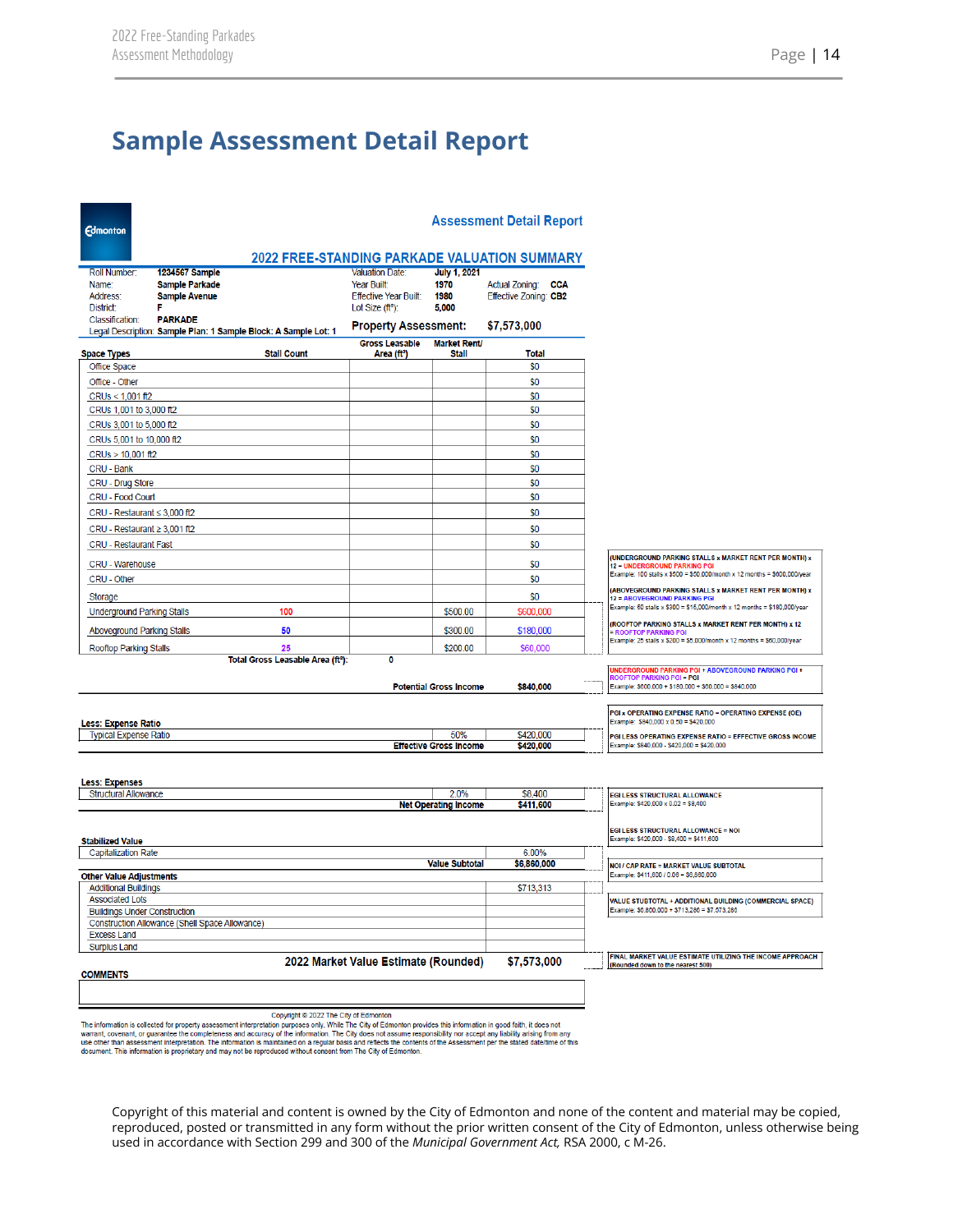|                                                                       |                                                                 |                                                  |                                       | <b>2022 DOWNTOWN OFFICE VALUATION SUMMARY</b> |                                                                                                                                          |
|-----------------------------------------------------------------------|-----------------------------------------------------------------|--------------------------------------------------|---------------------------------------|-----------------------------------------------|------------------------------------------------------------------------------------------------------------------------------------------|
| Roll Number:                                                          | 1234567 Sample                                                  | <b>Valuation Date:</b>                           | <b>July 1, 2021</b>                   |                                               |                                                                                                                                          |
| Name:                                                                 | <b>Sample Building</b>                                          | Number of Stories:                               | 10                                    | Actual Zoning: CCA                            |                                                                                                                                          |
| Address:                                                              | <b>Sample Avenue</b>                                            | Year Built:                                      | 1970                                  | Effective Zoning: CB2                         |                                                                                                                                          |
| District:                                                             | F                                                               | <b>Effective Year Built:</b>                     | 1980                                  |                                               |                                                                                                                                          |
| Classification:                                                       | AA                                                              | Connectivity:                                    | NΟ                                    |                                               |                                                                                                                                          |
| Lot Size $(ft^2)$ :                                                   | 7,526                                                           |                                                  |                                       |                                               |                                                                                                                                          |
|                                                                       | Legal Description: Sample Plan: 1 Sample Block: A Sample Lot: 1 | <b>Property Assessment:</b>                      |                                       | \$2,225,000                                   |                                                                                                                                          |
| <b>Space Types</b>                                                    |                                                                 | <b>Gross Leasable</b><br>Area (ft <sup>2</sup> ) | <b>Market</b><br>Rent/ft <sup>2</sup> | Total                                         |                                                                                                                                          |
| Office Space                                                          |                                                                 | 1,000                                            | \$20.00                               | \$20,000                                      | <b>OFFICE GLA x MARKET RENT = OFFICE PGI</b>                                                                                             |
| Office - Other                                                        |                                                                 | 500                                              | \$10.00                               | \$5,000                                       | Example: (1,000 ft <sup>2</sup> x \$20) + (500 ft <sup>2</sup> x \$10) = \$25,000                                                        |
| CRUs < 1.001 ft2                                                      |                                                                 | 0                                                | \$0.00                                | \$0                                           |                                                                                                                                          |
| CRUs 1,001 to 3,000 ft2                                               |                                                                 | 2,000                                            | \$15.00                               | \$30,000                                      |                                                                                                                                          |
| CRUs 3,001 to 5,000 ft2                                               |                                                                 | 0                                                | \$0.00                                | \$0                                           |                                                                                                                                          |
| CRUs 5,001 to 10,000 ft2                                              |                                                                 | 0                                                | \$0.00                                | \$0                                           |                                                                                                                                          |
| CRUs > 10,001 ft2                                                     |                                                                 | 0                                                | \$0.00                                | \$0                                           | <b>CRU GLA x MARKET RENT = CRU PGI</b>                                                                                                   |
| CRU - Bank                                                            |                                                                 | 0                                                | \$0.00                                | \$0                                           | Example: 2,000 ft <sup>2</sup> x \$15 = \$30,000                                                                                         |
| CRU - Drug Store                                                      |                                                                 | 0                                                | \$0.00                                | \$0                                           |                                                                                                                                          |
| CRU - Food Court                                                      |                                                                 | 0                                                | \$0.00                                | \$0                                           |                                                                                                                                          |
| CRU - Restaurant $\leq$ 3,000 ft2                                     |                                                                 | 0                                                | \$0.00                                | \$0                                           |                                                                                                                                          |
| CRU - Restaurant ≥ 3,001 ft2                                          |                                                                 | 0                                                | \$0.00                                | \$0                                           |                                                                                                                                          |
| <b>CRU - Restaurant Fast</b>                                          |                                                                 | 0                                                | \$0.00                                | \$0                                           |                                                                                                                                          |
| CRU - Warehouse<br>CRU - Other                                        |                                                                 | 0<br>0                                           | \$0.00<br>\$0.00                      | \$0<br>\$0                                    |                                                                                                                                          |
| Storage                                                               |                                                                 | 500                                              | \$5.00                                | \$2,500                                       | <b>STORAGE GLA x MARKET RENT = STORAGE PGI</b><br>Example: 500 ft <sup>2</sup> x \$5 = \$2,500                                           |
| <b>Underground Parking Stalls</b>                                     | 100                                                             |                                                  | \$100.00                              | \$120,000                                     |                                                                                                                                          |
| <b>Aboveground Parking Stalls</b>                                     | $\pmb{0}$                                                       |                                                  | \$0.00                                | \$0                                           |                                                                                                                                          |
| <b>Covered Parking Stalls</b>                                         | 0                                                               |                                                  | \$0.00                                | \$0                                           | (PARKING STALLS x MARKET RENT PER MONTH) x 12 = PARKING PGI<br>Example: 100 stalls x \$100 = \$10,000/month x 12 months = \$120,000/year |
| <b>Surface Parking Stalls</b>                                         | 0                                                               |                                                  | \$0.00                                | \$0                                           |                                                                                                                                          |
|                                                                       |                                                                 |                                                  |                                       |                                               |                                                                                                                                          |
| Office                                                                | <b>Less: Vacancy and Collection Loss Allowance</b>              |                                                  | 10.0%                                 | \$14,500                                      | (OFFICE PGI + PARKING PGI) x TYPICAL VACANCY RATE<br>Example: (\$25,000 + \$120,000) = \$145,000 x 0.10 = \$14,500                       |
| <b>CRU</b>                                                            |                                                                 |                                                  | 5.0%                                  | \$1,500                                       | CRU PGI x TYPICAL VACANCY RATE<br>Example: \$30,000 x 0.05 = \$1,500                                                                     |
|                                                                       |                                                                 |                                                  | <b>Effective Gross Income</b>         | \$161,500                                     | <b>PGI LESS VACANCY LOSS = EGI</b>                                                                                                       |
|                                                                       |                                                                 |                                                  |                                       |                                               | Example: \$177,500 - (\$14,500 + \$1,500) = \$161,500                                                                                    |
|                                                                       |                                                                 |                                                  |                                       |                                               | <b>EGI LESS STRUCTURAL ALLOWANCE</b>                                                                                                     |
| <b>Structural Allowance</b>                                           |                                                                 |                                                  | 2.0%                                  | \$3,230                                       | Example: \$161,500 x 0.02 = \$3,230                                                                                                      |
|                                                                       |                                                                 |                                                  |                                       |                                               | (TOTAL OFFICE GLA x TYPICAL VACANCY RATE) x TYPICAL VACANCY<br>SHORTFALL = OFFICE VACANCY SHORTFALL                                      |
| Office                                                                |                                                                 | 150                                              | \$10.00                               | \$1,500                                       | Example: (1,500 ft <sup>2</sup> x 0.10) = 150 x \$10 = \$1,500                                                                           |
| <b>Less: Expenses</b><br><b>Less: Vacancy Shortfall</b><br><b>CRU</b> |                                                                 | 100                                              | \$10.00                               | \$1,000                                       | (TOTAL CRU GLA x TYPICAL VACANCY RATE) x TYPICAL VACANCY<br><b>SHORTFALL = CRU VACANCY SHORTFALL</b>                                     |
|                                                                       |                                                                 |                                                  | <b>Net Operating Income</b>           | \$155,770                                     | Example: (2,000 ft <sup>2</sup> x 0.05) = 100 x \$10 = \$1,000                                                                           |
|                                                                       |                                                                 |                                                  |                                       |                                               | EGI LESS STRUCTURAL ALLOWANCE LESS VACANCY SHORTFALL = NOI<br>Example: \$161,500 - \$3,230 - \$2,500 = \$155,770                         |
| <b>Stabilized Value</b>                                               |                                                                 |                                                  |                                       |                                               |                                                                                                                                          |
| <b>Capitalization Rate</b>                                            |                                                                 |                                                  |                                       | 7.00%                                         | NOI / CAP RATE = MARKET VALUE SUBTOTAL                                                                                                   |
|                                                                       |                                                                 |                                                  | <b>Value Subtotal</b>                 | \$2,225,286                                   | Example: \$155,770 / 0.07 = \$2,225,286                                                                                                  |
|                                                                       |                                                                 |                                                  |                                       |                                               |                                                                                                                                          |
| <b>Additional Buildings</b>                                           |                                                                 |                                                  |                                       | \$0                                           |                                                                                                                                          |
| <b>Associated Lots</b>                                                |                                                                 |                                                  |                                       |                                               |                                                                                                                                          |
| <b>Buildings Under Construction</b>                                   |                                                                 |                                                  |                                       |                                               |                                                                                                                                          |
|                                                                       | Construction Allowance (Shell Space Allowance)                  |                                                  |                                       |                                               |                                                                                                                                          |
| <b>Excess Land</b>                                                    |                                                                 |                                                  |                                       |                                               |                                                                                                                                          |
| <b>Other Value Adjustments</b><br>Surplus Land                        |                                                                 |                                                  |                                       |                                               |                                                                                                                                          |
|                                                                       |                                                                 | 2022 Market Value Estimate (Rounded)             |                                       | \$2,225,000                                   | FINAL MARKET VALUE ESTIMATE UTILIZING THE INCOME APPROACH<br>(Rounded down to the nearest 500)                                           |
| <b>COMMENTS</b>                                                       |                                                                 |                                                  |                                       |                                               |                                                                                                                                          |

this document. This information is maintained on a regular basis and reflects the contents of the Assessment per tr<br>this document. This information is proprietary and may not be reproduced without consent from The City of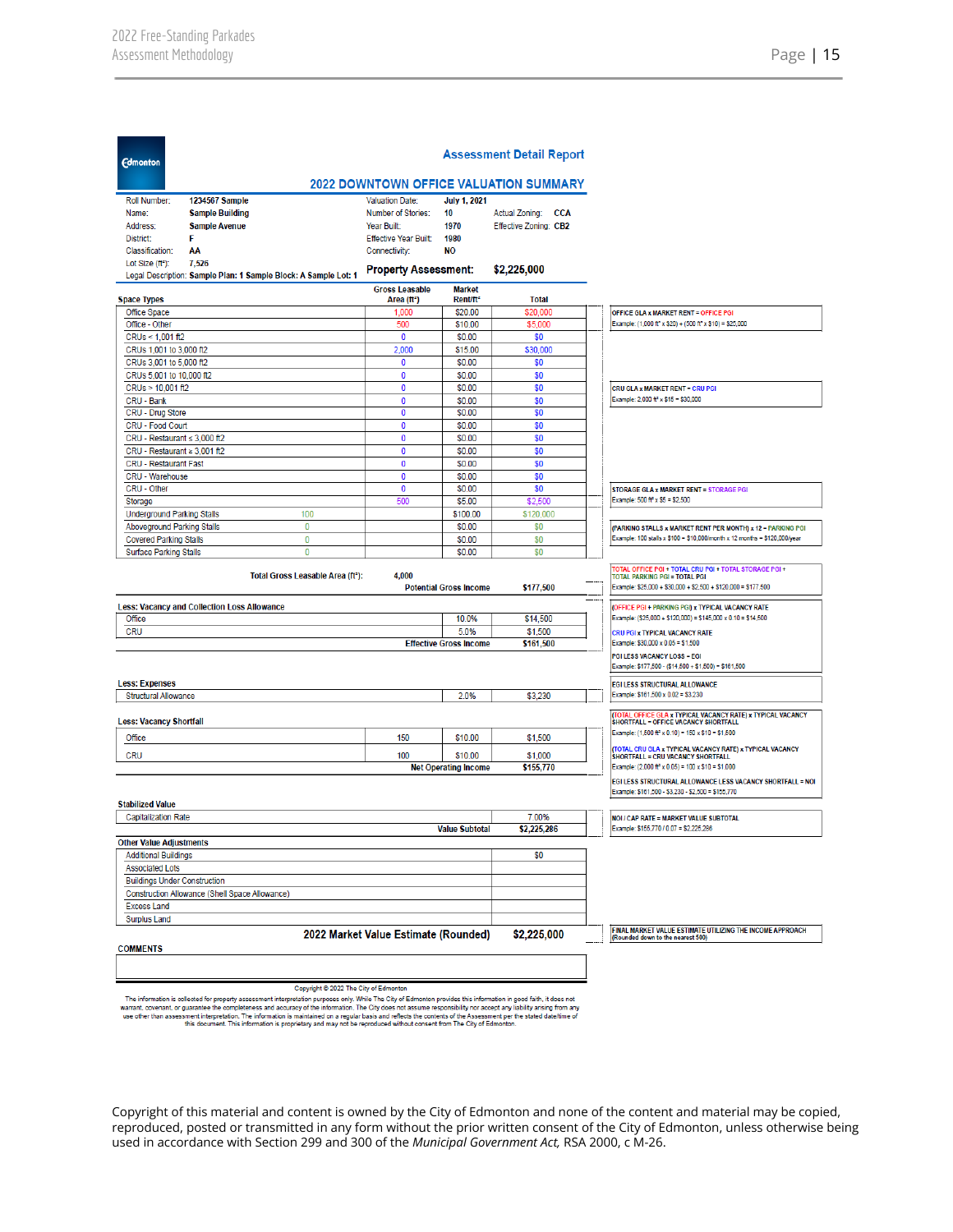## <span id="page-16-0"></span>**Variables**

Not all variables affect market value. Below is the list of variables that affect the 2022 assessment of Free-Standing Parkades.

| <b>Commercial Space Types</b> | Location                      |
|-------------------------------|-------------------------------|
| Number of Parking Stalls      | <b>Type of Parking Stalls</b> |

#### <span id="page-16-1"></span>Commercial Space Types

Commercial space types are units typically found on the main floor or ground level of parkade structures. These spaces (not captured in the Parkade proforma) are typically leased to a third party and are therefore valued separately from the Parkade. The total value of the leased commercial space is added to the Parkade assessment to arrive at a final value for the entire Parkade property. The rental revenues applied to the commercial space types are on a *triple net rent* basis. The rental rates for commercial spaces will be derived in accordance with the *2022 Downtown Office Assessment Methodology*.

#### <span id="page-16-2"></span>Location

Parkades, and the commercial space types within a parkade, are only located in the Downtown Financial district. Please see *2022 Office Inventory: Downtown District Parkade Maps*.

The Downtown of Edmonton is bordered to the North by 105 Avenue, to the South by the river valley, to the East by 95 Street, and to the West by 113 Street. The Government District is located west of 105th Street; the Financial District is located east of 105th Street. Parkades are located in the Downtown Financial District.

#### <span id="page-16-3"></span>Number of Parking Stalls

Refers to the number of parking stalls contained in the Parkade.

#### <span id="page-16-4"></span>Type of Parking Stalls

Refers to the type of parking stalls contained within the parkade structure. Types of parking stalls in Parkades include:

- *Underground*: Parking located in a parking structure that is fully enclosed and protected from the outside elements.
- *Aboveground*: Parking located in a parking structure that has limited protection from the outside elements. There is overhead coverage, but no protection on the sides.
- *Rooftop*: Parking located on top of a parking structure, that has no protection from the outside elements.
- *Tandem Parking:* refers to the placement of one parking space behind another parking space, such that only one parking space has unobstructed access to a driveway, road, alley, etc. A tandem stall is assessed as a single stall.

# <span id="page-16-5"></span>**Other Value Adjustments**

**Additional Building** is the assessed value added for any commercial space component of a Parkade.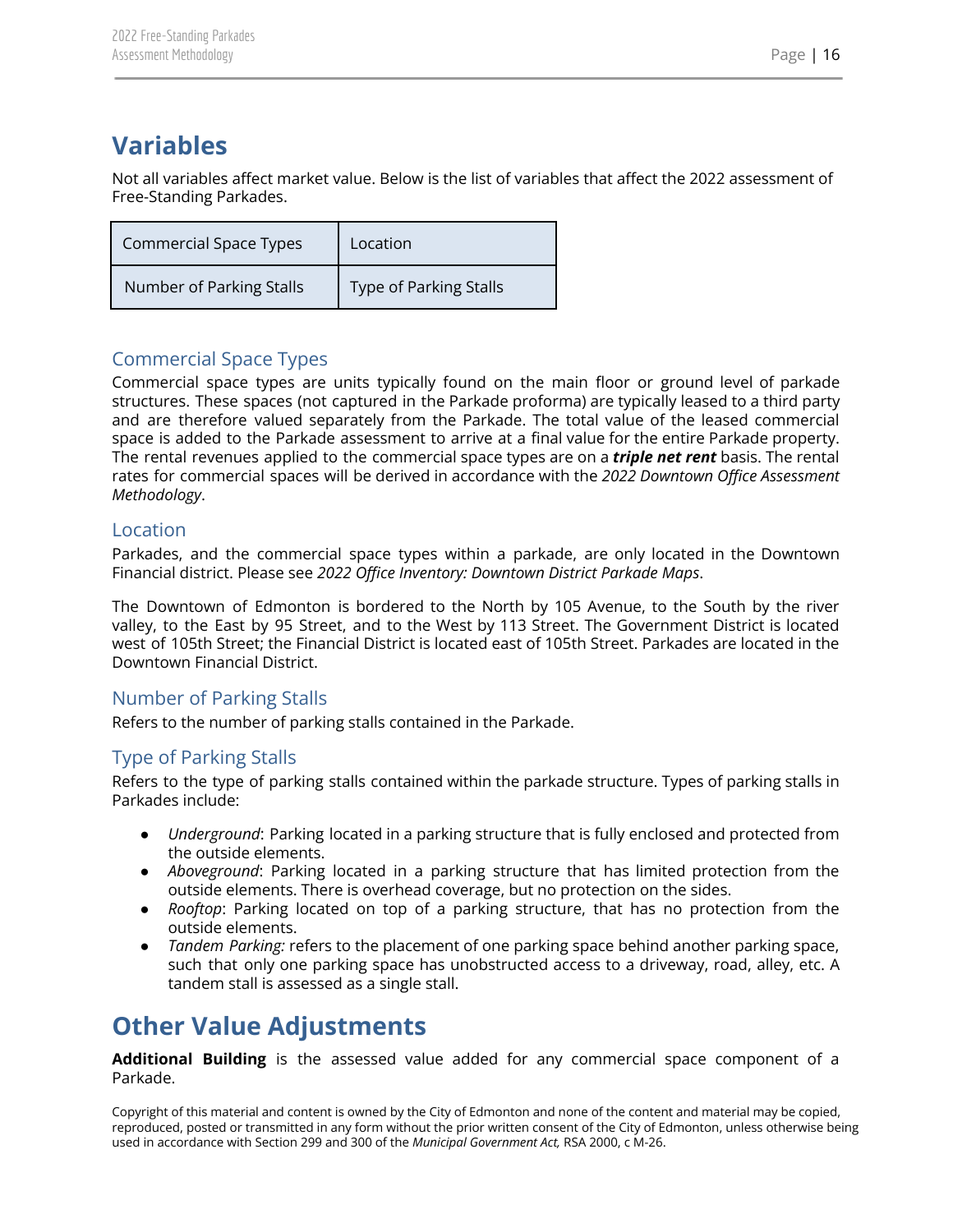**Associated Lots** is a reduction to a primary improved property based upon a separate but related associated parcel(s). This adjustment is applied when all, or part, of the land from the associated parcel(s) is required to satisfy the permitted uses of the primary property. The associated parcel(s) must be owned by the same individual/corporation as the primary improved property or have a lease in place with the primary improved property. The Edmonton Zoning Bylaw No. 12800 in effect on July 1, 2020, prior to Open Option parking coming into effect, outlined the requirements to satisfy the operations of the primary property. Parkades do not qualify as associated lots.

**Buildings Under Construction** are improvements that are not complete as of the condition date. The adjustment is based on the cost rates from the Marshall & Swift manual, for the portion completed (also called percent complete).

**Construction Allowance (Shell Space Allowance)** is an allowance provided for leasable space that is without dividing walls, floor coverings, ceiling or other finishes. The adjustment is based on the cost rates from the Marshall & Swift manual. The construction allowance will be applied to the difference when the amount of unfinished leasable space is greater than the vacancy shortfall area applied (typical or chronic). If the amount of unfinished leasable space is less than the vacancy shortfall area, an adjustment for shell space will not be made.

## <span id="page-17-0"></span>**Other Definitions**

**Actual Zoning** is set by the Edmonton Zoning Bylaw No. 12800 and regulates the use and development of a parcel. Edmonton Zoning Bylaw No.12800 is available online at Edmonton.ca.

**Effective Year Built** is the chronological age of a property adjusted to reflect an addition or significant renovation that extends the improvement's remaining economic life. The components that when replaced or extensively renovated affect the remaining economic life of a property include the roof, the building envelope (windows and doors, exterior siding, walls including insulation and vapor barrier, and other structural components), the foundation, and mechanical components (electrical, plumbing and HVAC). Completed additions to existing improvements will alter the effective age of a property.

**Effective Zoning** is applied to reflect the current use and development of a parcel. The effective zoning may differ from the actual zoning when current use differs from that which is permitted by the actual zoning as subsequently amended Edmonton Zoning Bylaw 12800 (i.e. legal nonconforming use).

**Land Use Code** defines the use of a property. The amount of a property subject to any specific Land Use will be expressed as a percentage (%). Land Uses may be used for administrative reasons and are not used in the valuation of Free-Standing Parkades Inventory.

<span id="page-17-1"></span>**Year Built** is the year the property was constructed also known as the chronological age of a property.

#### **References**

- Appraisal Institute of Canada (2010). *The Appraisal of Real Estate Third Canadian Edition.* Vancouver, Canada.
- Eckert, J., Gloudemans, R., & Almy, R. (1990). Property Appraisal and Assessment Administration. Chicago, Illinois: International Association of Assessing Officers.

Marshall and Swift Valuation Service (2018). Corelogic Inc.

Province of Alberta. *Matters Relating to Assessment and Taxation Regulation (2018).* Edmonton, AB: Queen's Printer.

Province of Alberta. *Municipal Government Act (2018).* Edmonton, AB: Queen's Printer.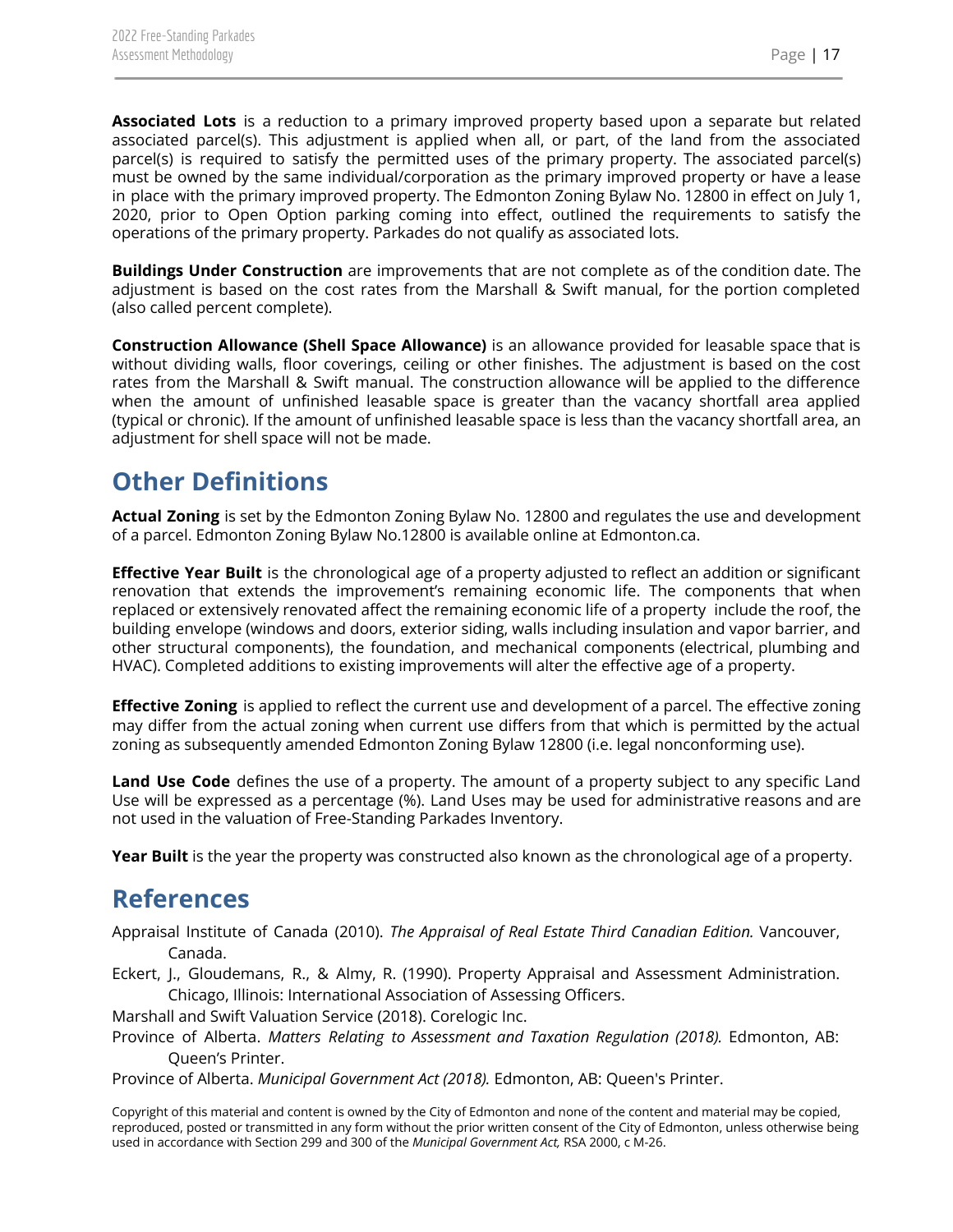# <span id="page-18-0"></span>**Maps**